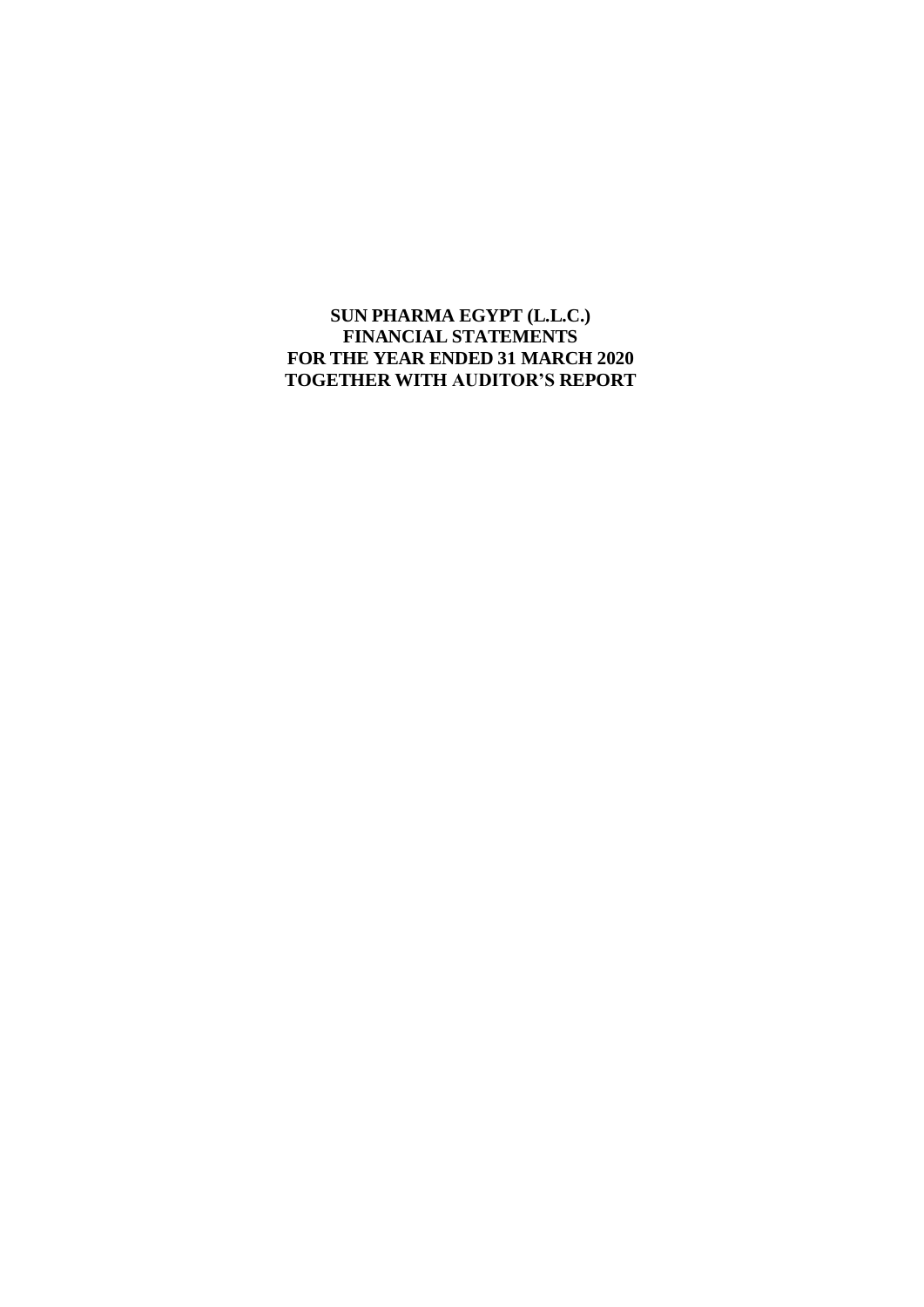### **Table of Contents**

| Auditor's Report on the Financial Statements | $3-4$     |
|----------------------------------------------|-----------|
| <b>Statement of Financial Position</b>       | 5         |
| <b>Statement of Profit or Loss</b>           | 6         |
| <b>Statement of Comprehensive Income</b>     | 7         |
| <b>Statement of Changes in Equity</b>        | 8         |
| <b>Statement of Cash Flows</b>               | 9         |
| Notes to the Financial Statements            | $10 - 31$ |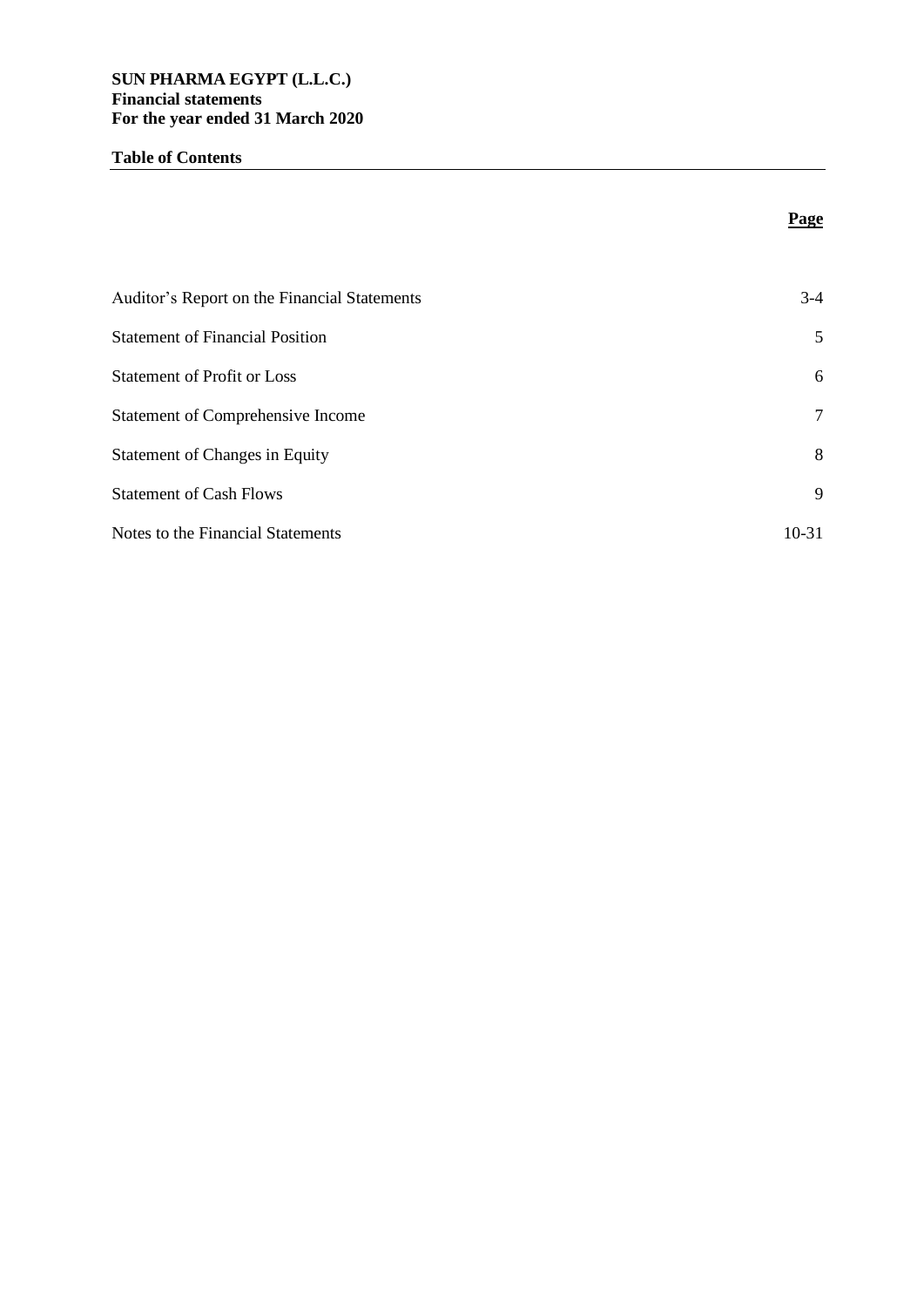Translation of Auditor's report Originally issued in Arabic

#### **AUDITOR'S REPORT**

#### **TO THE SHAREHOLDERS OF SUN PHARMA EGYPT (L.L.C.)**

#### **Report on the Financial Statements**

We have audited the accompanying financial statements of **SUN PHARMA EGYPT (L.L.C.)**, represented in the statement of financial position as of 31 March 2020, and the related statements of profit or loss, comprehensive income ,changes in equity and cash flows for the year then ended, and a summary of significant accounting policies and other explanatory notes.

#### **Management's Responsibility for the Financial Statements**

These financial statements are the responsibility of the Company's Management, as Management is responsible for the preparation and fair presentation of the financial statements in accordance with Egyptian Accounting Standards and applicable Egyptian laws. Management responsibility includes designing, implementing and maintaining internal control relevant to the preparation and fair presentation of financial statements that are free from material misstatement, whether due to fraud or error. This responsibility also includes selecting and applying appropriate accounting policies; and making accounting estimates that are reasonable in the circumstances.

#### **Auditor's Responsibility**

Our responsibility is to express an opinion on those financial statements based on our audit. We conducted our audit in accordance with Egyptian Standards on Auditing and applicable Egyptian laws. Those standards require that we comply with ethical requirements and plan and perform the audit to obtain reasonable assurance that the financial statements are free from material misstatement.

An audit involves performing procedures to obtain audit evidence about the amounts and disclosures in the financial statements. The procedures selected depend on the auditor's professional judgment, including the assessment of the risks of material misstatement of the financial statements, whether due to fraud or error. In making those risk assessments, the auditor considers internal control relevant to the entity's preparation and fair presentation of the financial statements in order to design audit procedures that are appropriate in the circumstances, but not for the purpose of expressing an opinion on the effectiveness of the entity's internal control. An audit also includes evaluating the appropriateness of accounting policies used and the reasonableness of accounting estimates made by management, as well as evaluating the overall presentation of the financial statements.

We believe that the audit evidence we have obtained is sufficient and appropriate to provide a basis for our audit opinion on those financial statements.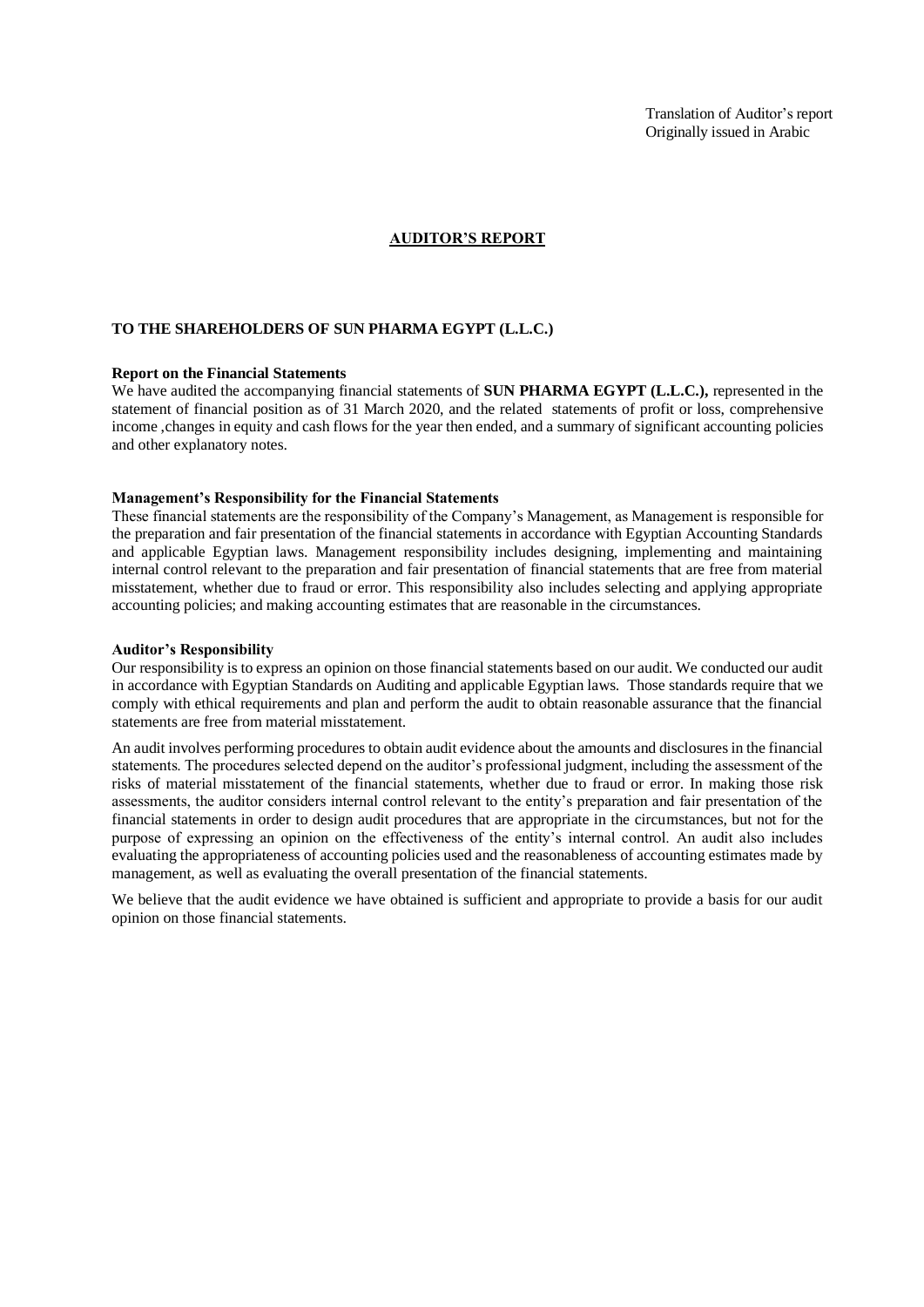#### **Opinion**

In our opinion, the financial statements referred to above, give a true and fair view, in all material respects, of the financial position of **SUN PHARMA EGYPT (L.L.C.)**, as of 31 March 2020, and of its financial performance and its cash flows for the year then ended in accordance with Egyptian Accounting Standards and the related applicable Egyptian laws and regulations.

#### **Emphasis of a matter**

Without qualifying our opinion, We draw attention to note (2-1) of the notes to the financial statements, that the company's accumulated losses exceeded its issued and paid up capital amounted to EGP 78,199,718 as of 31 March 2020, which raises material uncertainty that may result in significant doubt on the company's ability to continue as going concern*.* The financial statements were prepared under the going concern assumption since the parent company will continue to support the company in meeting its liabilities as they full due within the coming 12 months, the matter which necessitates calling an Extraordinary General Assembly Meeting to decide the continuity of the company in accordance with the provisions of law 159 for the year 1981.

#### **Report on other legal and regulatory requirements**

The Company maintains proper accounting records that comply with the laws and the Company's articles of association and the financial statements agree with the Company's records. The physical inventory count was undertaken by the Company's Management in accordance with the proper norms.

The financial information included in the General Manager's Report, prepared in accordance with Law No. 159 of 1981 and its executive regulation, is in agreement with the books of the Company insofar as such information is recorded therein.

**Cairo: 21 May 2020**

**Amr Waheed Bayoumi FESAA - FEST (RAA.17555) EFSA (358)**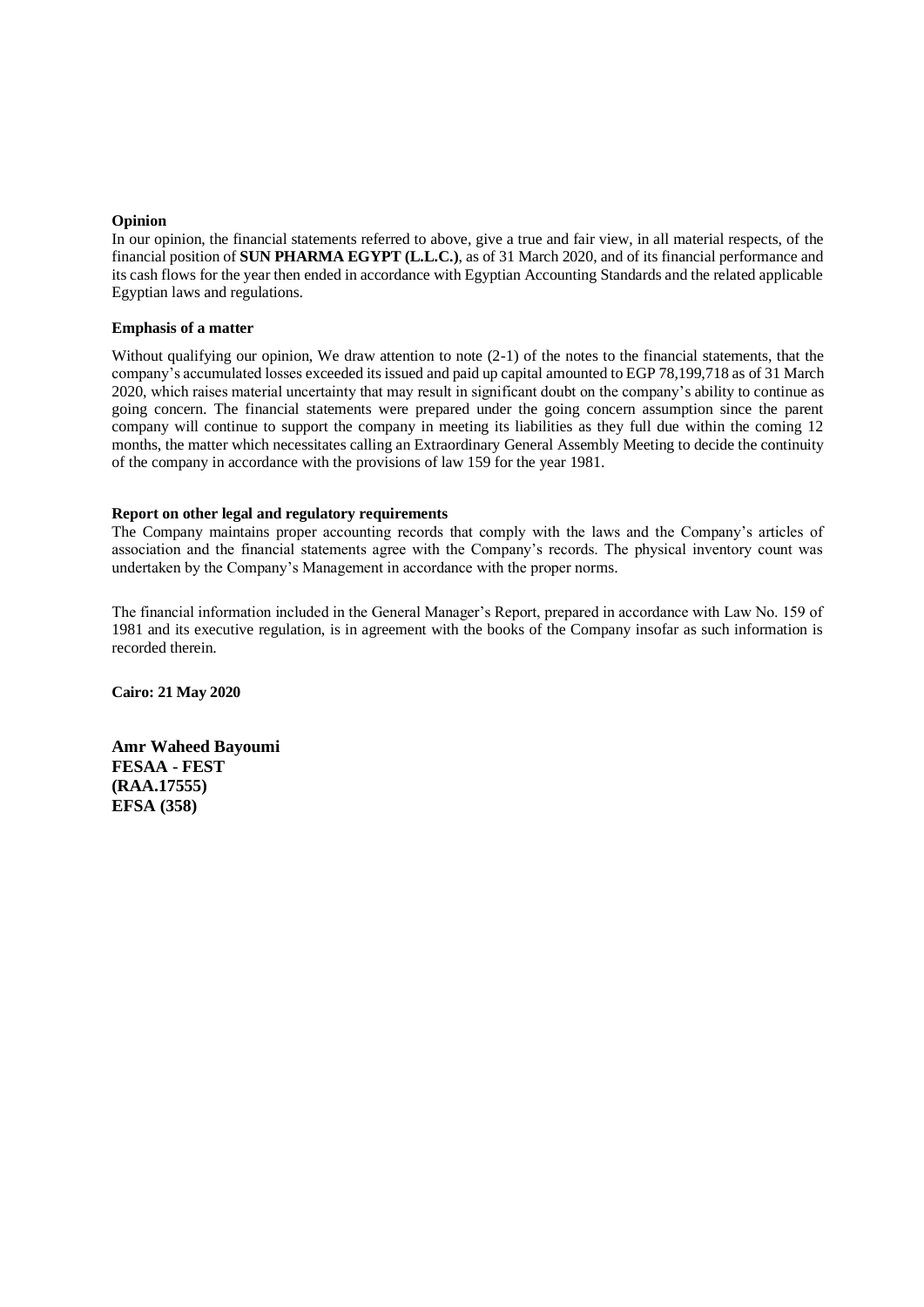#### STATEMENT OF FINANCIAL POSITION FOR THE YEAR ENDED 31 MARCH 2020

|                                                      | Note | 31 March 2020 | 31 March 2019  |
|------------------------------------------------------|------|---------------|----------------|
| <b>Assets</b>                                        |      | EGP           | EGP            |
| <b>Noncurrent assets</b>                             |      |               |                |
| <b>Fixed assets</b>                                  | (3)  | 49,793,173    | 52,771,467     |
| Intangible assets                                    | (4)  | 1,836,735     | 1,836,735      |
| Projects under construction                          | (5)  | 1,482         |                |
| <b>Total noncurrent assets</b>                       |      | 51,631,390    | 54,608,202     |
| <b>Current assets</b>                                |      |               |                |
| Inventory                                            | (6)  | 20,566,025    | 36, 348, 195   |
| Trade and notes receivable                           | (7)  | 45,712,009    | 29,181,476     |
| Due from related parties                             | (18) | 4,202,373     | 5,264,823      |
| Prepayments and other receivables                    | (8)  | 7,638,693     | 6,652,323      |
| Cash on hand and at banks                            | (9)  | 5,639,888     | 4,654,227      |
| <b>Total current assets</b>                          |      | 83,758,988    | 82,101,044     |
| <b>TOTAL ASSETS</b>                                  |      | 135,390,378   | 136,709,246    |
| <b>EQUITY AND LIABILITIES</b><br><b>Equity</b>       |      |               |                |
| Paid up capital                                      | (12) | 4,851,000     | 4,851,000      |
| Subordinated loan - shareholder                      | (19) | 126,881,760   | 126,881,760    |
| Legal reserve                                        |      | 961,105       | 961,105        |
| <b>Accumulated losses</b>                            |      | (69,079,620)  | (27, 122, 042) |
| Losses for the year                                  |      | (9,120,098)   | (41, 957, 578) |
| <b>Total equity</b>                                  |      | 54,494,147    | 63,614,245     |
| <b>LIABILITIES</b><br><b>Non-current liabilities</b> |      |               |                |
| Deferred tax Liability                               | (16) |               | 3,785,026      |
| <b>Total non-current liabilities</b>                 |      |               | 3,785,026      |
| <b>Current liabilities</b>                           |      |               |                |
| Provisions                                           | (10) | 4,069,485     | 3,143,866      |
| Trade payable                                        |      | 3,597,774     | 1,578,996      |
| Due to related parties                               | (18) | 58,931,027    | 50,809,282     |
| Accrued expenses and other payables                  | (11) | 14,297,945    | 13,777,831     |
| <b>Total current liabilities</b>                     |      | 80,896,231    | 69,309,975     |
| <b>TOTAL LIABILITIES</b>                             |      | 80,896,231    | 73,095,001     |
| <b>TOTAL LIABILITIES AND EQUITY</b>                  |      | 135,390,378   | 136,709,246    |

**Financial Manager General Manager Debdulal Sinha Dr. Hany Mashaal**

- The accompanying notes from (1) to (23) are an integral part of these financial statements.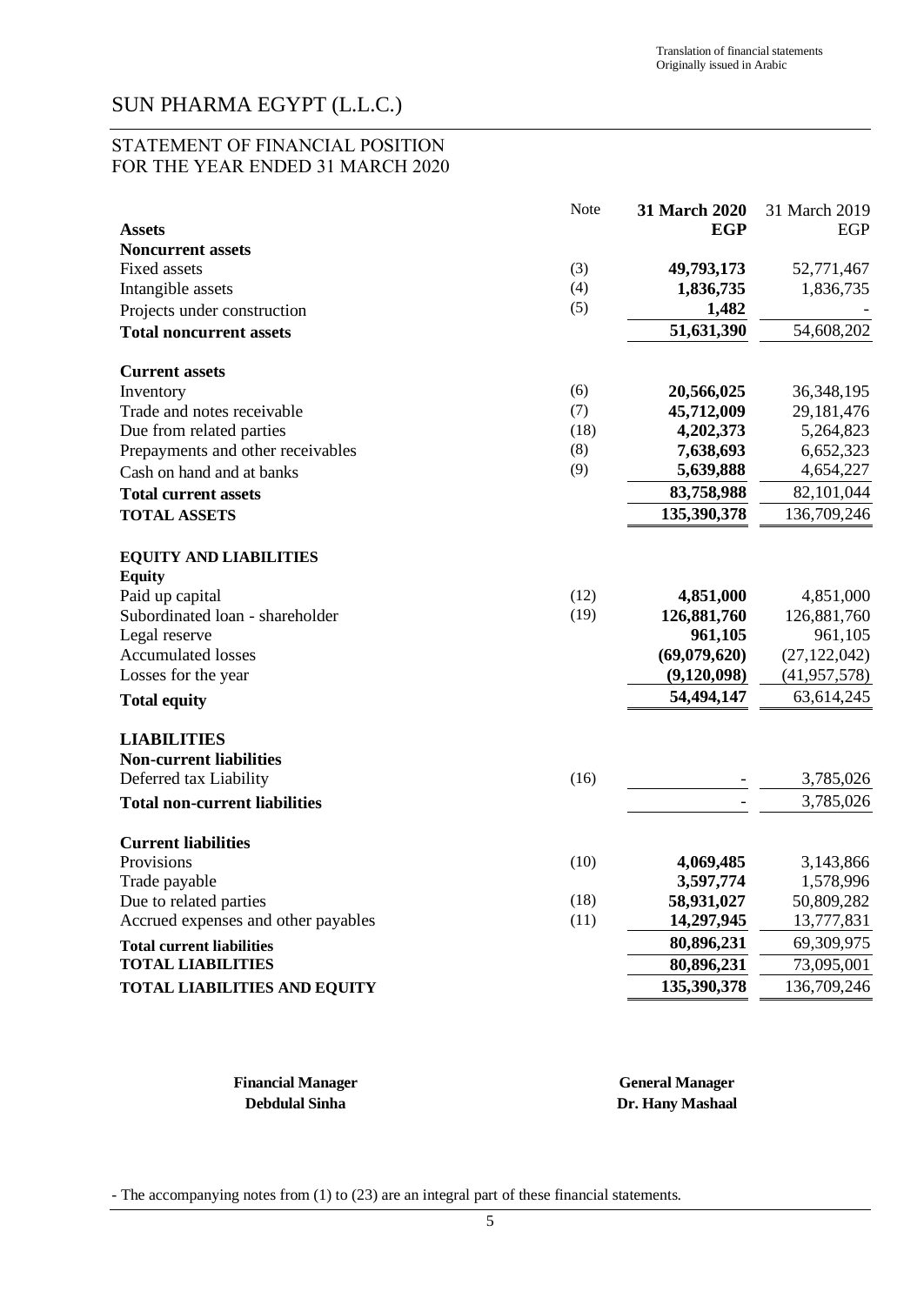#### STATEMENT OF PROFIT OR LOSS FOR THE YEAR ENDED 31 MARCH 2020

|                                            |      | 31 March 2020<br>EGP | 31 March 2019<br>EGP |
|--------------------------------------------|------|----------------------|----------------------|
|                                            | Note |                      |                      |
| Sales                                      | (13) | 101,560,588          | 63,512,475           |
| Cost of sales                              | (14) | (58, 257, 404)       | (55, 129, 411)       |
| <b>GROSS PROFIT</b>                        |      | 43,303,184           | 8,383,064            |
| Selling and marketing expenses             |      | (26,798,426)         | (24, 871, 331)       |
| General and administrative expenses        |      | (16, 943, 149)       | (15,310,142)         |
| Other operating expenses                   | (15) | (17,803,947)         | (10,897,493)         |
| Provisions                                 | (10) | (956, 340)           | (910, 190)           |
| Impairment in value of accounts receivable | (7)  | (690, 874)           | (118, 121)           |
| Foreign exchange differences               |      | 6,821,986            | 1,160,954            |
| Credit Interest                            |      | 162,442              | 605,681              |
| (LOSSES) BEFORE INCOME TAXES               |      | (12,905,124)         | (41, 957, 578)       |
| Income taxes                               | (16) | 3,785,026            |                      |
| (LOSSES) FOR THE YEAR                      |      | (9,120,098)          | (41, 957, 578)       |

| <b>Financial Manager</b> | <b>General Manager</b> |
|--------------------------|------------------------|
| <b>Debdulal Sinha</b>    | Dr. Hany Mashaal       |

<sup>-</sup> The accompanying notes from (1) to (23) are an integral part of these financial statements.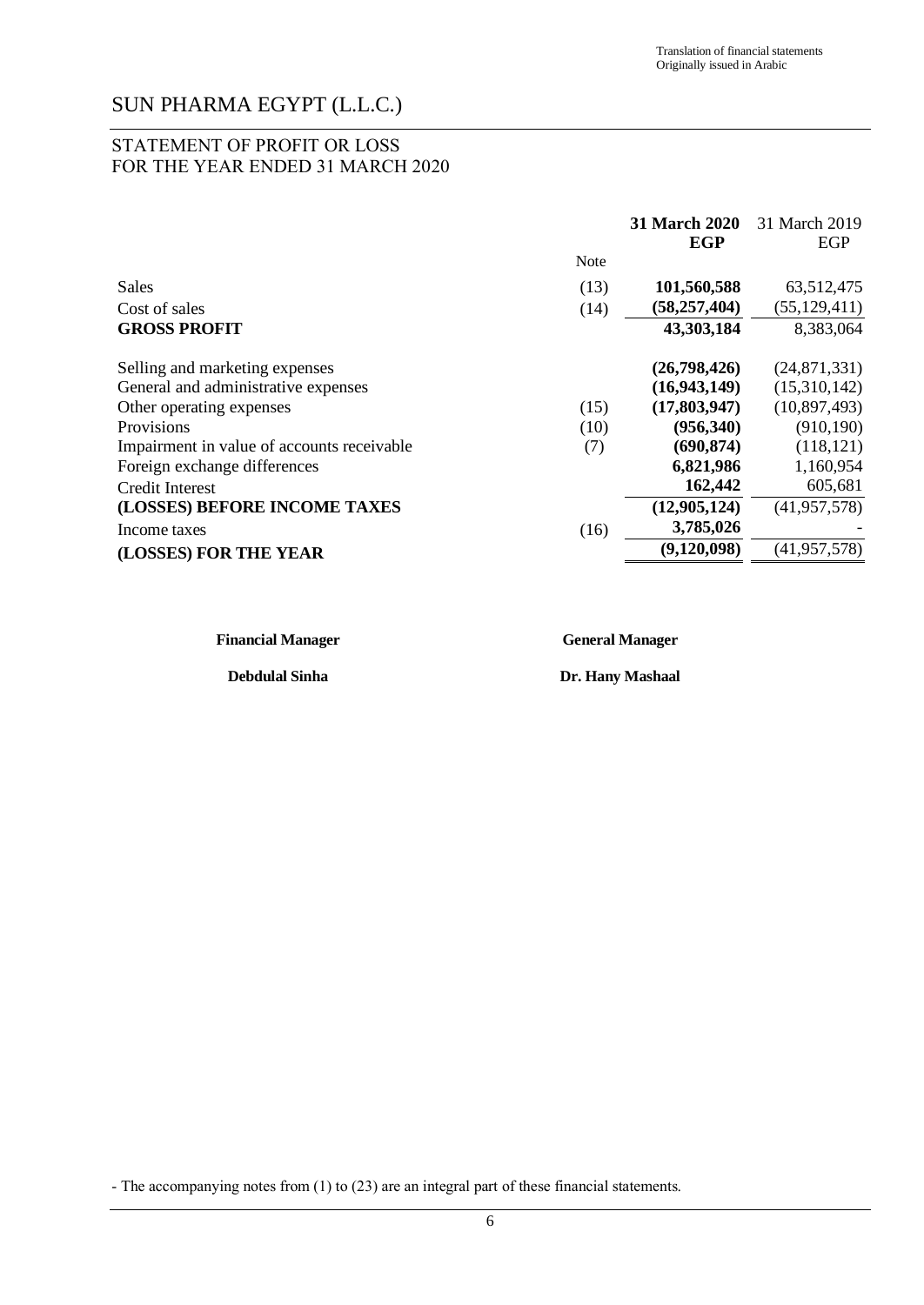#### STATEMENT OF COMPREHENSIVE INCOME For The Year Ended 31 March 2020

|                                                                 | <b>31 March 2020</b> 31 March 2019 |                |
|-----------------------------------------------------------------|------------------------------------|----------------|
| <b>LOSSES FOR THE YEAR</b><br><b>OTHER COMPREHENSIVE INCOME</b> | (9.120.098)                        | (41, 957, 578) |
| <b>TOTAL COMPREHENSIVE LOSS</b>                                 | (9,120,098)                        | (41, 957, 578) |

<sup>-</sup> The accompanying notes from (1) to (23) are an integral part of these financial statements.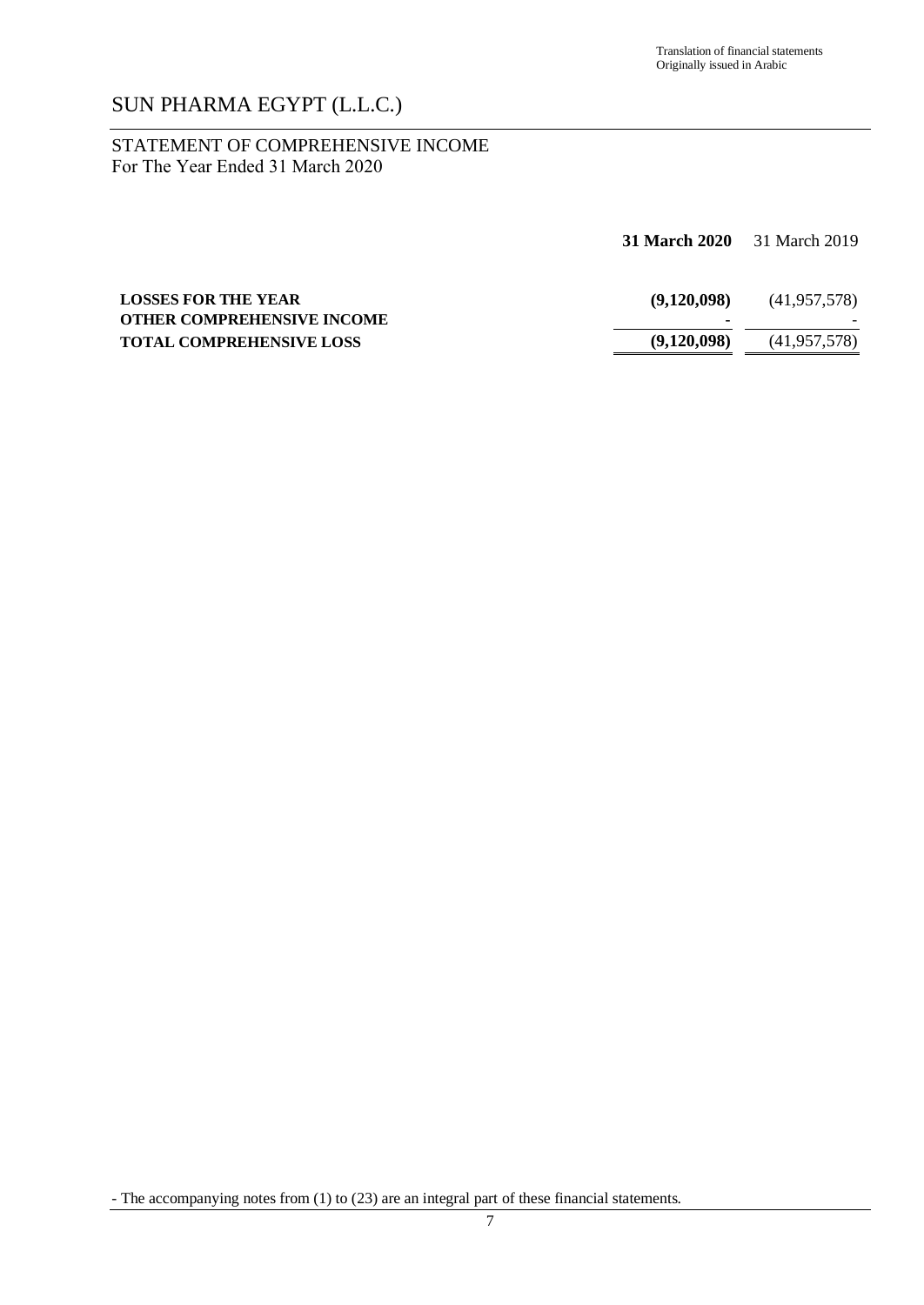#### STATEMENT OF CHANGES IN EQUITY For The year ended 31 March 2020

|                                    | Capital        | <b>Subordinated</b><br>loans-<br>shareholders | Legal<br>reserve | <b>Accumulated</b><br><b>losses</b> | <b>Losses for</b><br>the year | <b>Total</b>   |
|------------------------------------|----------------|-----------------------------------------------|------------------|-------------------------------------|-------------------------------|----------------|
|                                    | <b>EGP</b>     | <b>EGP</b>                                    | <b>EGP</b>       | <b>EGP</b>                          | <b>EGP</b>                    | <b>EGP</b>     |
| Balance as of 1 April 2018         | 4,851,000      | 126,881,760                                   | 961,105          | (22,015,015)                        | (5,107,027)                   | 105,571,823    |
| Transferred to accumulated losses  |                |                                               |                  | (5,107,027)                         | 5,107,027                     |                |
| Losses for the year                |                |                                               |                  |                                     | (41, 957, 578)                | (41, 957, 578) |
| <b>Balance as of 31 March 2019</b> | 4,851,000      | 126,881,760                                   | 961,105          | (27, 122, 042)                      | (41, 957, 578)                | 63,614,245     |
| Transferred to accumulated losses  | $\blacksquare$ |                                               | ж.               | (41, 957, 578)                      | 41,957,578                    |                |
| Losses for the year                |                |                                               |                  |                                     | (9,120,098)                   | (9,120,098)    |
| <b>Balance as of 31 March 2020</b> | 4,851,000      | 126,881,760                                   | 961,105          | (69,079,620)                        | (9,120,098)                   | 54,494,147     |

- The accompanying notes from (1) to (23) are an integral part of these financial statements.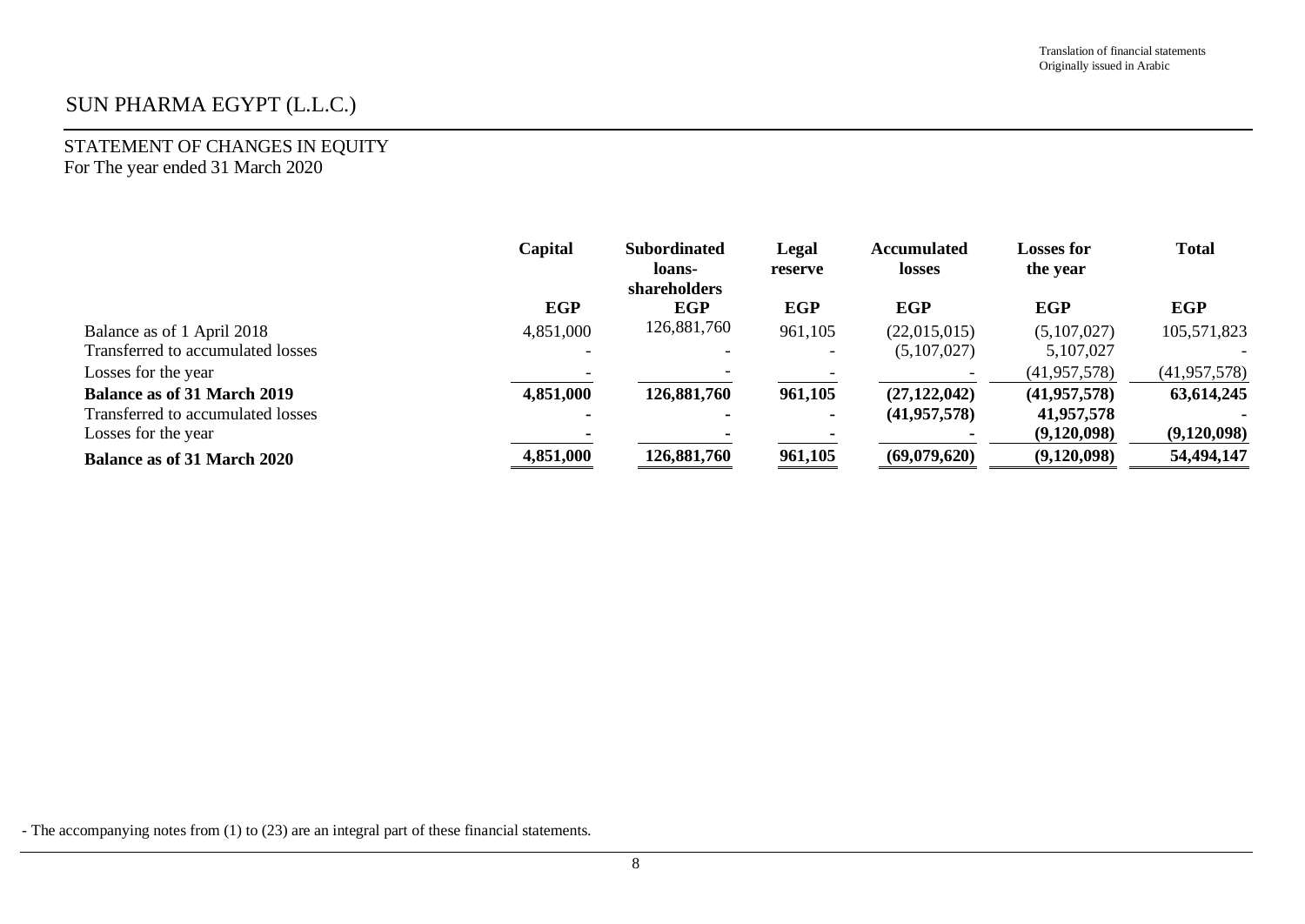### STATEMENT OF CASH FLOWS For The year ended 31 March 2020

|                                                    | <b>Note</b> | 31 March 2020 | 31 March 2019  |
|----------------------------------------------------|-------------|---------------|----------------|
| <b>CASH FLOWS FROM OPERATING ACTIVITIES</b>        |             | <b>EGP</b>    | EGP            |
| (Losses) before income taxes                       |             | (12,905,124)  | (41, 957, 578) |
| Depreciation of fixed assets                       | (3)         | 6,639,209     | 6,274,619      |
| Impairment in value of inventory                   | (6)         | 10,271,094    | 15,471,552     |
| Reversal of impairment in value of inventory       | (6)         | (135,514)     | (2,270,723)    |
| Impairment in value of accounts receivable         | (7)         | 690,874       | 118,121        |
| <b>Credit Interest</b>                             |             | (162, 442)    | (605, 681)     |
| Provisions charged during the period               | (10)        | 956,340       | 910,190        |
| Provisions no longer required                      | (10)        |               | (134, 401)     |
|                                                    |             | 5,354,437     | (22, 193, 901) |
| Change in inventory                                | (6)         | 6,958,925     | (19,820,334)   |
| Change in trade and notes receivable               | (7)         | (17,221,407)  | 2,377,747      |
| Change in prepayments and other receivables        | (8)         | (986,370)     | (3,019,065)    |
| Change in due from related parties                 | (18)        | 1,062,450     | (2,853,400)    |
| Change in trade and notes payable                  |             | 2,018,778     | (2,600,679)    |
| Change in due to related parties                   | (18)        | 8,121,745     | 23,645,005     |
| Change in accrued expenses and other payables      | (11)        | 520,114       | 3,177,451      |
| <b>CASH FLOWS (USED IN) OPERATING ACTIVITIES</b>   |             | 5,828,672     | (21, 287, 176) |
| Provisions used                                    |             | (1,343,056)   | (332, 407)     |
| NET CASH FLOWS (USED IN) OPERATING                 |             |               |                |
| <b>ACTIVITIES</b>                                  |             | 4,485,616     | (21, 619, 583) |
| <b>CASH FLOWS FROM INVESTING ACTIVITIES</b>        |             |               |                |
| Payments to acquire fixed assets                   | (3)         | (3,660,915)   | (1,674,464)    |
| Payments for assets under construction             | (5)         | (1,482)       |                |
| Loan repaid from related parties                   |             |               | 2,173,000      |
| Interest income received                           |             | 162,442       | 605,681        |
| NET CASH FLOWS (USED IN) INVESTING                 |             |               |                |
| <b>ACTIVITIES</b>                                  |             | (3,499,955)   | 1,104,217      |
| CHANGE IN CASH AND CASH EQUIVALENTS-               |             |               |                |
| <b>DURING THE YEAR</b>                             |             | 985,661       | (20,515,366)   |
| Cash and cash equivalent $-$ beginning of the year | (9)         | 4,654,227     | 25,169,593     |
| <b>CASH AND CASH EQUIVALENT - END OF THE YEAR</b>  | (9)         | 5,639,888     | 4,654,227      |
|                                                    |             |               |                |

- The accompanying notes from (1) to (23) are an integral part of these financial statements.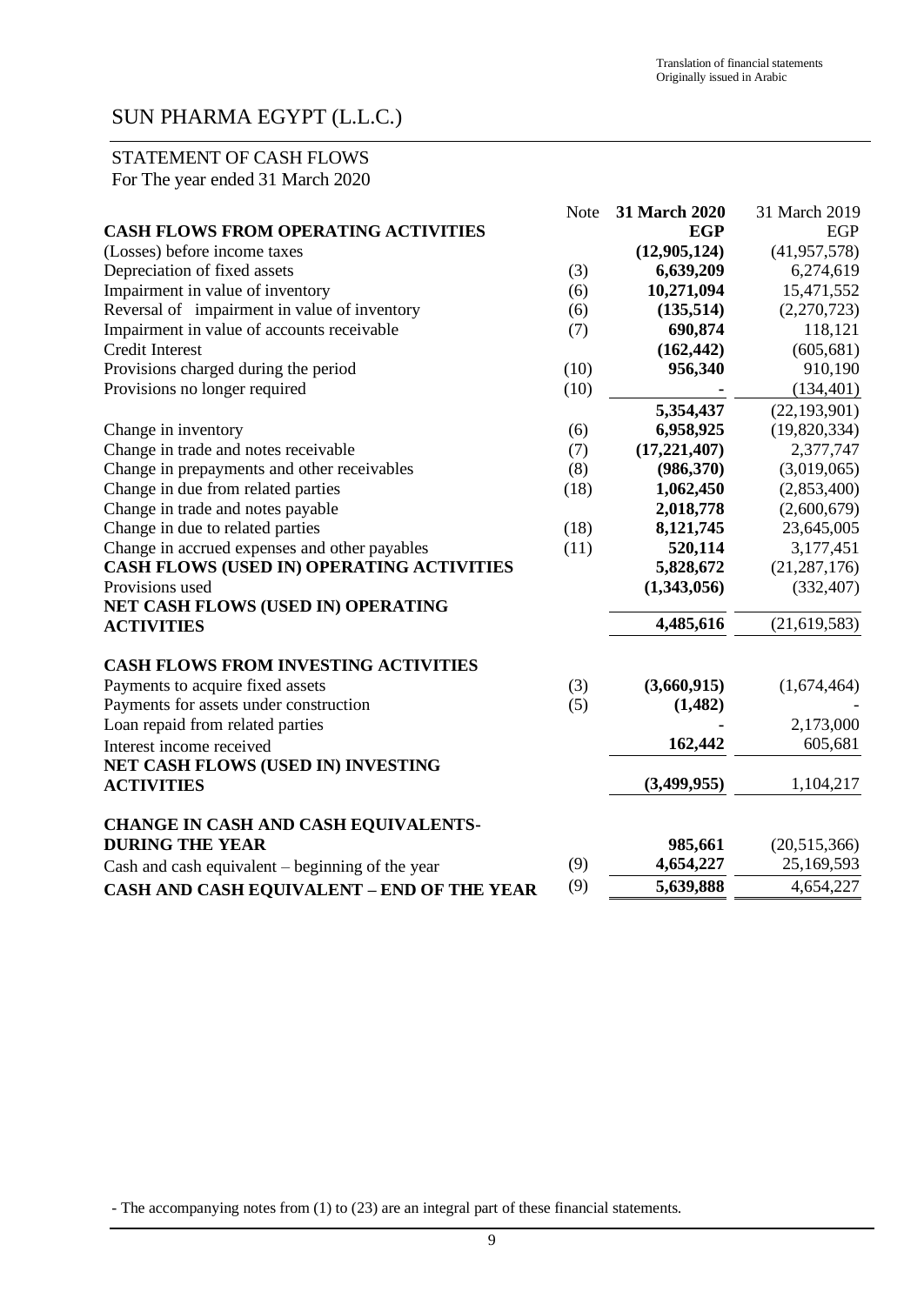NOTES TO THE FINANCIAL STATEMENTS For The year ended 31 March 2020

#### **1 BACKGROUND**

**Sun Pharma Egypt (L.L.C.)** is an Egyptian Limited Liability Company established under the Egyptian Law no. 159 of 1981 and its executive regulations.

The company's duration is 25 years starting from the date of registration in the commercial registry.

The company is a subsidiary of Sun Pharma Netherlands, which is considered the major shareholder with a share of 99.9%.

The company was located at 3 Ahmed Nessim St., Giza, Egypt.

According to the Extraordinary General Assembly dated 31 December 2016, the company's shareholders approved the change of the main office location to be number 47 street number 270,Albasaten, New Maadi.

The company is registered in the commercial registry in Cairo under no. 103501 on 22 January 1996. The company's legal domicile is in Cairo – Arab Republic of Egypt.

According to the Extraordinary General Assembly dated 10 December 2013 the financial year end was changed from 31 December to 31 March for each year.

According to the Extraordinary General Assembly dated 15 January 2018 the company name was changed from Ranbaxy Egypt Company (L.L.C.) to be Sun Pharma Egypt Limited (L.L.C.) and the financial year was changed from 31 December to 31 March.

The principal activities of the company are:

- 1. Constructing, managing and operating pharmaceutical industries and medical raw material.
- 2. Manufacturing, trading, selling and distributing of all types of pharmaceutical and chemical products, and its related raw materials.
- 3. Handling all exporting matters
- 4. Manufacturing for others and at others premises.

The General Manager approved the financial statements as of 31 March 2020 on 21 May 2020 .

#### **2 SIGNIFICANT ACCOUNTING POLICIES**

#### **2-1 BASIS OF PREPARATION**

The financial statements are prepared under the going concern assumption on a historical cost basis.

The financial statements are prepared and presented in Egyptian pound, which is the Company's functional currency.

The company's accumulated losses exceeded its issued and paid up capital amounted to EGP 78,199,718 as of 31 March 2020, which raises material uncertainty that may result in significant doubt on the company's ability to continue as going concern. The financial statements were prepared under the going concern assumption since the parent company will continue to support the company in meeting its liabilities as they full due within the coming 12 months.

#### **STATEMENT OF COMPLIANCE**

The financial statements of the company have been prepared in accordance with the Egyptian accounting standards and the applicable laws and regulations.

The accounting policies adopted this year are consistent with those of the previous year.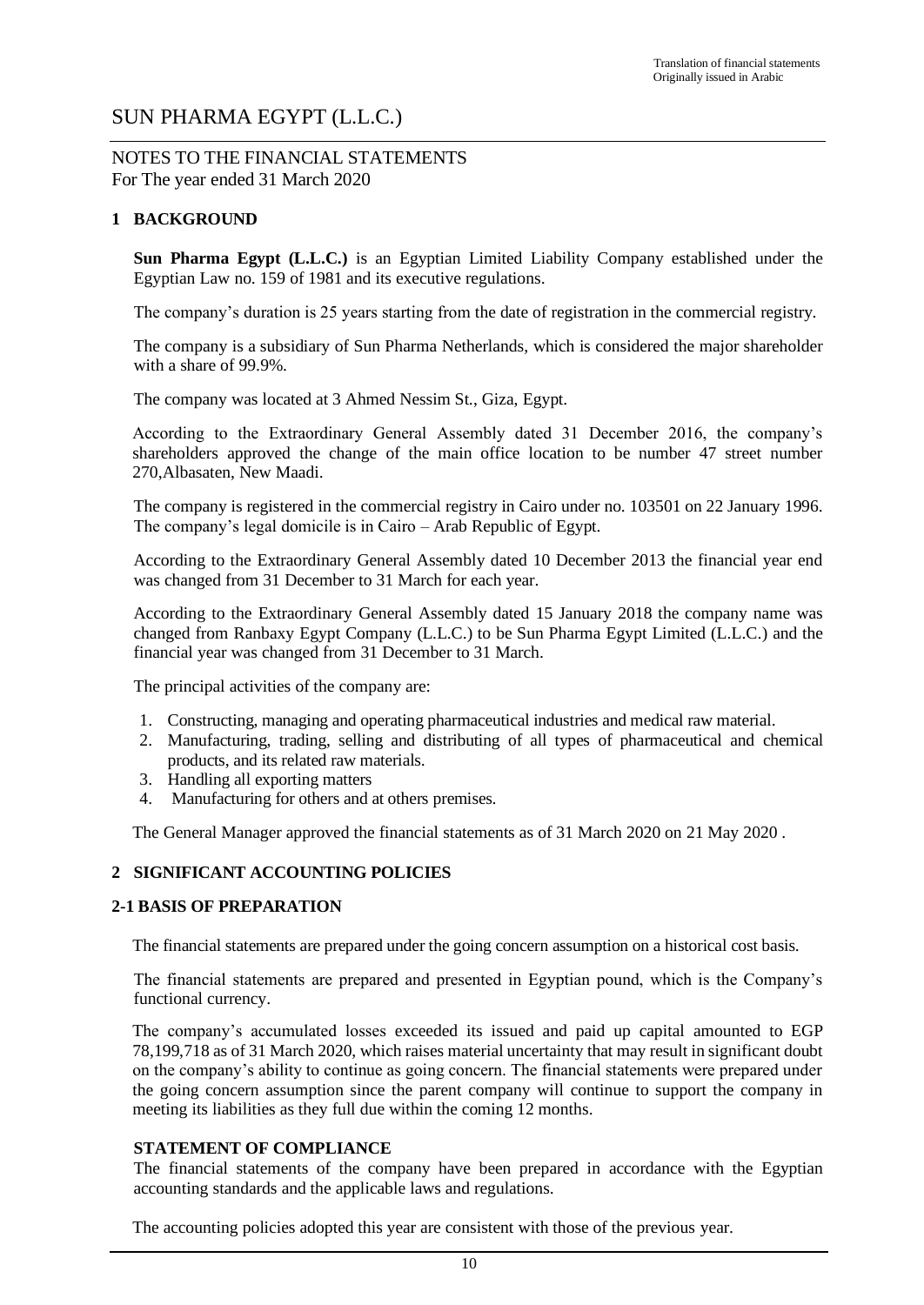#### NOTES TO THE FINANCIAL STATEMENTS For The year ended 31 March 2020

#### **2 SIGNIFICANT ACCOUNTING POLICIES (CONTINUED)**

#### **NEW ISSUED STANDERDS BUT NOT EFFECTIVE**

The standards and interpretations that are issued, but not yet effective, up to the date of issuance of the Company's special purpose separate financial statements are disclosed below. The Company intends to adopt these standards, if applicable, when they become effective.

#### **• EAS 48 – "Revenue from Contracts with Customers"**

EAS 48 was issued in April 2019, and effective from 1 January 2020 in Egypt, establishes a fivestep model to account for revenue arising from contracts with customers. EAS 48 establishes a comprehensive framework for determining whether, how much and when revenue is recognized. It replaces existing revenue recognition guidance, including EAS 11 Revenue, EAS 8 Construction Contracts. Under EAS 48, revenue is recognized at an amount that reflects the consideration to which an entity expects to be entitled in exchange for transferring goods or services to a customer.

EAS 48 requires entities to exercise judgement, taking into consideration all the relevant facts and circumstances when applying each step of the model to contracts with their customers

#### **• EAS 49: Leases**

EAS 49 was issued in April 2019 and effective date is 1 January 2020 in Egypt. This standard will replace EAS 20 "Accounting for finance Leases":

EAS 49 now requires lessees to recognize a lease liability reflecting future lease payments and a 'right-of-use asset' for virtually all lease contracts. There is an optional exemption of certain shortterm leases and leases of low-value assets.

Under this method, the standard is applied retrospectively with the cumulative effect of initially applying the standard recognized at the date of initial application.

#### **• EAS 47: Financial Instruments**

EAS 47 Financial Instruments that replaces EAS 26 Financial Instruments: Recognition and Measurement. EAS 47 is issued in April 2019 and is effective for annual periods beginning on or after 1 January 2020 in Egypt, with early application permitted. Except for hedge accounting, retrospective application is required but providing comparative information is not compulsory. The Company not elected to early adopt EAS 47.

The new impairment model according to EAS 47 requires the recognition of impairment provisions based on expected credit losses rather than only incurred credit losses as is the case under EAS 26. It applies to financial assets classified at amortized cost, debt instruments measured at fair value through other comprehensive income, contract assets under EAS 48 Revenue from Contracts with Customers, lease receivables, loan commitments and certain financial guarantee contracts.

The new standard also introduces expanded disclosure requirements and changes in presentation. These are expected to change the nature and extent of the Company's disclosures about its financial instruments

Management anticipates that these new standards, interpretations and amendments will be adopted in the Company's financial statements as and when they are applicable and adoption of these new standards, interpretations and amendments, may have no material impact on the financial statements of the Company in the period of initial application..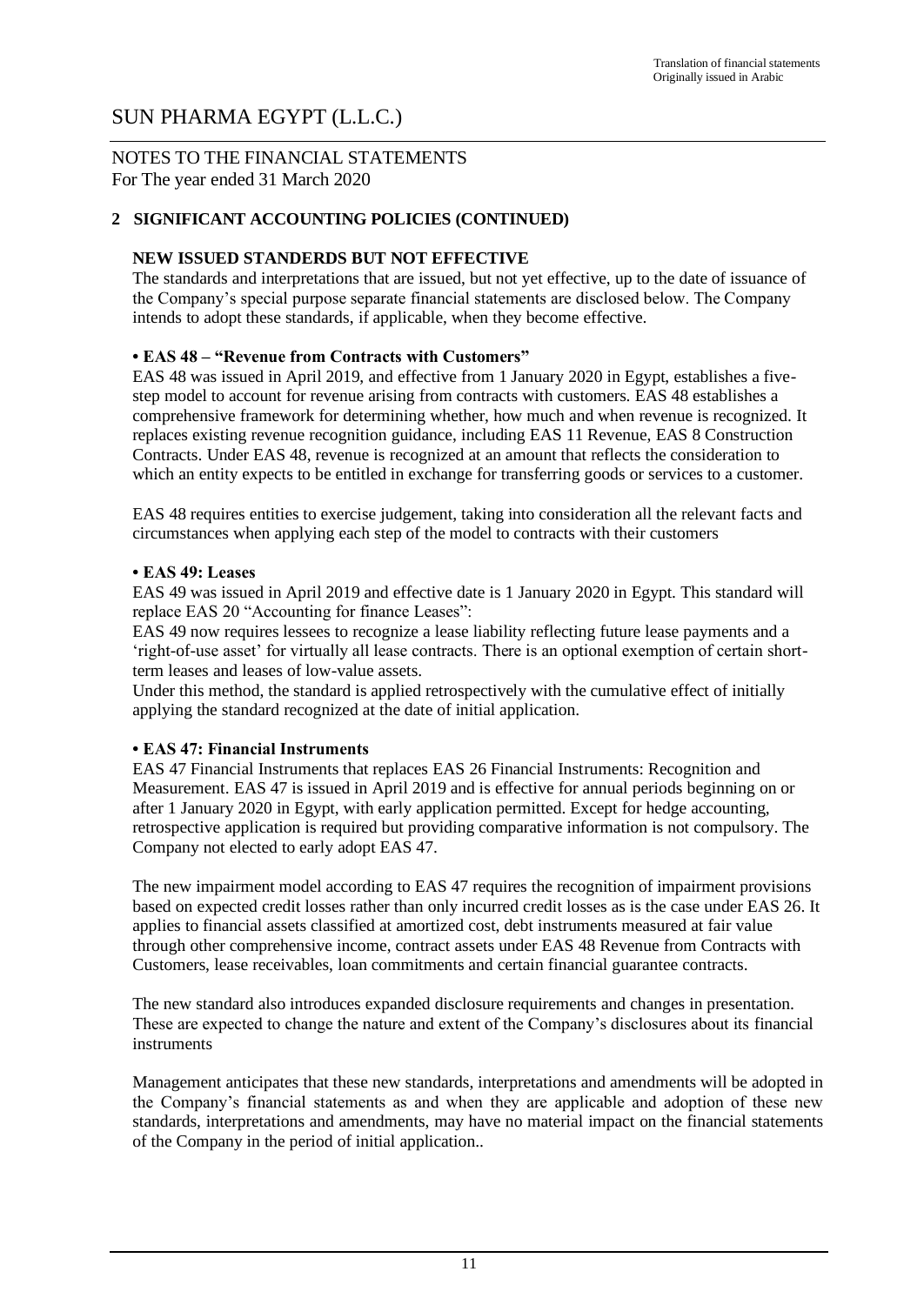#### NOTES TO THE FINANCIAL STATEMENTS For The year ended 31 March 2020

#### **2-2 SIGNIFIACNT ACCOUNTING JUDGMENTS AND ESTIMATES**

The preparation of these financial statements requires management to make judgments and estimates that affect the reported amounts of revenues, expenses, assets and liabilities, the accompanying disclosures and the disclosure of contingent liabilities at the reporting date. Uncertainty about these assumptions and estimates could result in outcomes that require a material adjustment to the carrying amount of the assets or liabilities affected in future periods.

Estimates and their underlying assumptions are reviewed on an ongoing basis. Revisions to accounting estimates are recognised in the period in which the estimates are revised.

The key judgements and estimates that have a significant impact on the financial statement of the Company are discussed below:

#### **Judgments**

#### **Revenue recognition for sale of goods**

In making their judgment, management considered the detailed criteria for the recognition of revenue from the sale of goods as set out in" EAS 11 Revenue", and, in particular, whether the significant risks and rewards of ownership of the goods have passed to the buyer, which is usually upon the delivery of the goods and the issuance of an invoice.

#### **Estimates**

#### **Impairment of trade and other receivables**

An estimate of the collectible amount of trade and other receivables is made when collection of the full amount is no longer probable. For individually significant amounts, this estimate is performed on an individual basis. Amounts which are not individually significant, but are past due, are assessed collectively and a provision is applied according to the length of time past due, based on historical recovery rates.

#### **Useful lives of fixed assets**

The Company's management determines the estimated useful lives of its fixed assets for calculating depreciation. This estimate is determined after considering the expected usage of the asset or physical wear and tear. The management periodically reviews the estimated useful lives and the depreciation method to ensure that the method and the period of depreciation are consistent with the expected pattern of economic benefits from these assets.

#### **Taxes**

The Company is subject to income taxes in Egypt. Significant judgment is required to determine the total provision for current and deferred taxes. The Company establishes provision, based on reasonable estimates, for possible consequences of audits by the tax authorities in Egypt. The amount of such provision is based on various factors, such as experience of previous tax audits and different interpretations of tax regulations by the Company and the responsible tax authority. Such differences of interpretations may be on a wide variety of issues depending on the conditions prevailing in Egypt.

Deferred tax assets are recognised for unused accumulated tax losses to the extent that it is probable that taxable profits will be available against which the losses can be utilised. Significant management judgement is required to determine the amount of deferred tax assets that can be recognised, based upon the likely timing and the level of future taxable profits together with future tax planning strategies.

#### **Impairment of non-financial assets**

The Company assesses whether there are any indicators of impairment for all non-financial assets at each reporting date. The non-financial assets are tested for impairment when there are indicators that the carrying amounts may not be recoverable. When value in use calculations are undertaken, management estimates the expected future cash flows from the asset or cash-generating unit and chooses a suitable discount rate in order to calculate the present value of those cash flows.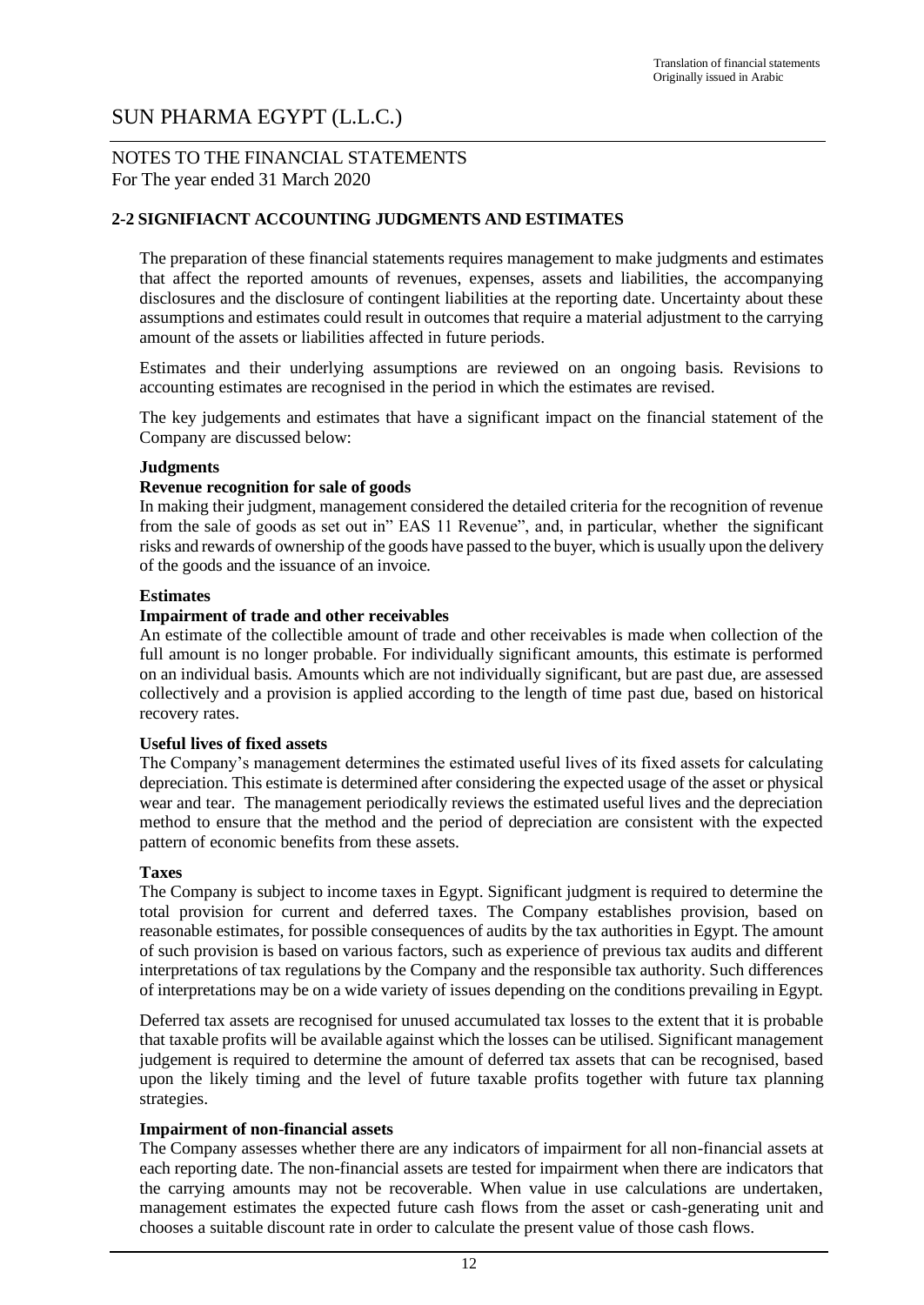#### NOTES TO THE FINANCIAL STATEMENTS For The year ended 31 March 2020

#### **2-3 SUMMARY SIGNIFIACNT ACCOUNTING POLICIES**

#### **Foreign currency translation**

Transactions in foreign currencies are initially recorded using the exchange rates prevailing that on the date of the transaction.

Monetary assets and liabilities denominated in foreign currencies are retranslated using the exchange rates prevailing at the statement of financial position date. All differences are recognized in the statement of profit or loss.

Nonmonetary items that are measured at historical cost in foreign currencies are translated using the exchange rates prevailing at the date of the initial recognition.

Nonmonetary items measured at fair value in a foreign currency are translated using the exchange rates prevailing at the date when the fair value is determined.

#### **Fixed assets**

Fixed assets are stated at historical cost net of accumulated depreciation and accumulated impairment losses. Such cost includes the cost of replacing part of the building, plant, and equipment when that cost is incurred, if the recognition criteria are met. Likewise, when a major inspection is performed, its cost is recognized in the carrying amount of the building, plant, and equipment as a replacement if the recognition criteria are satisfied. All other repair and maintenance costs are recognized in statement of profit or loss as incurred.

Depreciation of an asset begins when it is in the location and condition necessary for it to be capable

|                         | <b>Years</b>                                  |
|-------------------------|-----------------------------------------------|
| Machinery and equipment | $5-10$                                        |
| <b>Building</b>         | 25                                            |
| Tools and furniture     | 10                                            |
| Office equipment        | $3-10$                                        |
| Leasehold improvements  | Lower of estimated useful life or actual rent |
|                         | period                                        |

of operating in the manner intended by management, and is computed using the straight-line method according to the estimated useful life of the asset as follows:

Fixed assets are derecognized upon disposal or when no future economic benefits are expected from its use or disposal. Any gain or loss arising on derecognizing of the asset is included in the statement of profit or loss

when the asset is derecognized.

The assets residual values, useful lives and methods of depreciation are reviewed at each financial year end.

The Company assesses at each statement of financial position date whether there is an indication that fixed assets may be impaired. Where the carrying amount of an asset exceeds its recoverable amount, the asset is considered impaired and is written down to its recoverable amount. Impairment losses are recognized in the statement of profit or loss.

A previously recognized impairment loss is reversed only if there has been a change in the assumptions used to determine the asset's recoverable amount since the last impairment loss was recognized. The reversal is limited so that the carrying amount of the asset does not exceed its recoverable amount, or the carrying amount that would have been determined, net of depreciation, had no impairment loss been recognized for the asset in prior years. Such reversal is recognized in the statement of profit or loss.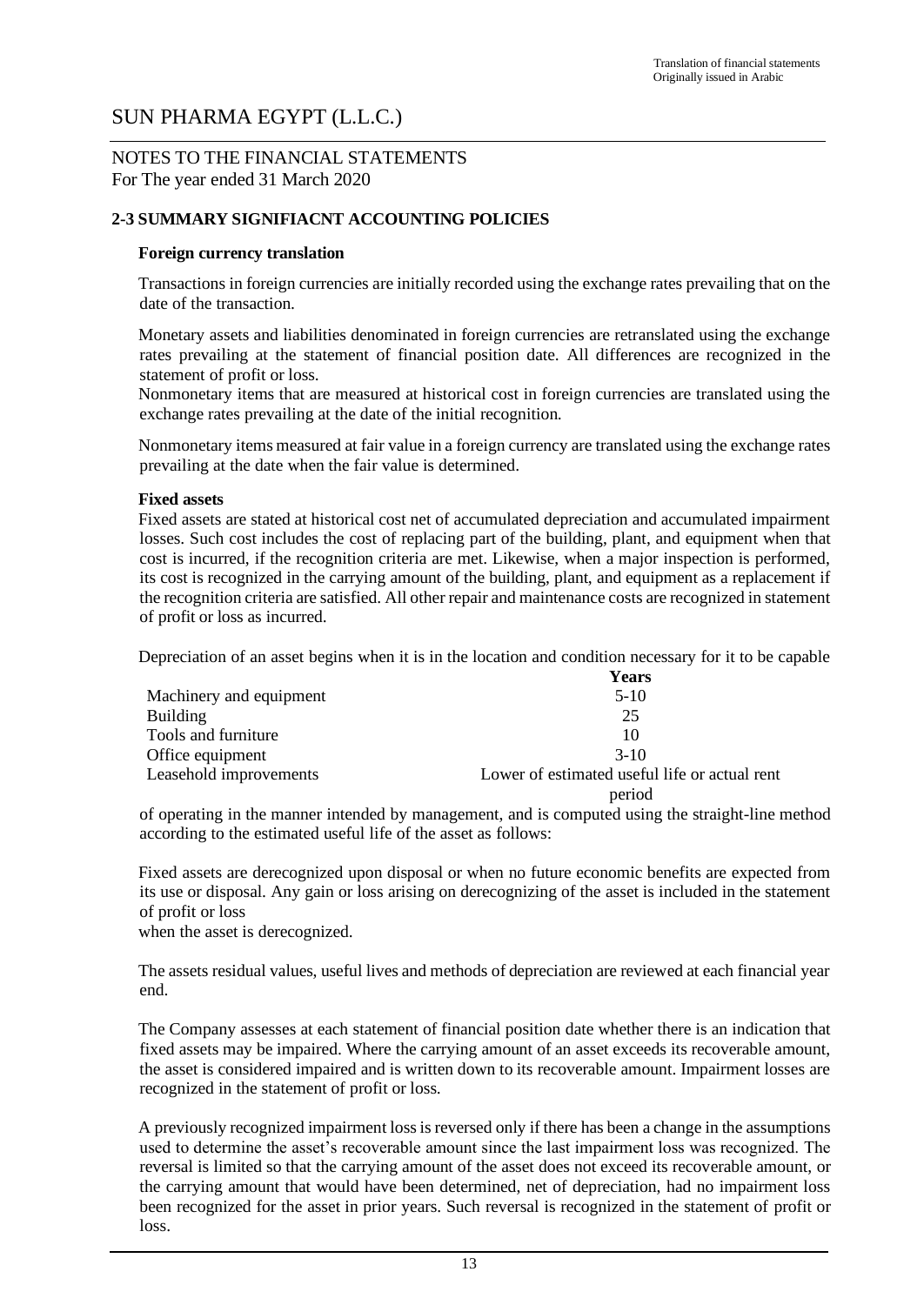#### NOTES TO THE FINANCIAL STATEMENTS For The year ended 31 March 2020

#### **2-3 SUMMARY SIGNIFIACNT ACCOUNTING POLICIES (CONTINUED)**

#### **Intangible Assets**

Intangible assets acquired separately are measured on initial recognition at cost.

After initial recognition, intangible assets are carried at cost less any accumulated amortization and any accumulated impairment losses.

The useful lives of intangible assets are assessed as either finite or infinite.

Intangible assets with finite lives are amortized over the useful economic life and assessed for impairment whenever there is an indication that the intangible asset may be impaired, the amortization period and the amortization method for an intangible asset with a finite useful life is reviewed at each financial year end.

#### **Projects under construction**

Projects under construction represent the amounts that are incurred for the purpose of constructing or purchasing fixed assets until it is ready to be used in the operation, upon which it is transferred to fixed assets. Projects under construction are valued at cost less impairment.

#### **Inventory**

Inventory is valued at the lower of cost (using the moving average method) or net realizable value.

Net realizable value is the estimated selling price in the ordinary course of business less estimated costs of completion and the estimated costs necessary to make the sale.

The amount of any write down of inventories to net realizable value shall be recognized in cost of sales in the statement of profit or loss in the period the write down or loss occurs. The amount of any reversal of any write down of inventories, arising from an increase in net realizable value, shall be recognized as reduction of cost of sales in the statement of profit or loss in the period in which the reversal occurs.

#### **Accounts and other receivables**

Accounts receivable and other receivables are stated at original invoice amount net of any impairment losses.

Impairment losses are measured as the difference between the receivables carrying amount and the present value of estimated future cash flows. The impairment loss is recognized in the statement of profit or loss. Reversal of impairment is recognized in the statement of profit or loss in the period in which it occurs.

#### **Accounts and notes payable, accrued expenses and other payables**

Liabilities are recognised for amounts to be paid in the future for goods or services received, whether billed by the supplier or not.

#### **Provisions**

Provisions are recognized when the Company has a present legal or constructive obligation as a result of past events, it is probable that an outflow of resources representing economic benefits will be required to settle the obligation, and reliable estimate of the amount of the obligation can be made. Provisions are reviewed at each statement of financial position date and adjusted to reflect the best estimate.

Where the effect of the time value of money is material, the amount of a provision should be the present value of the expected expenditures required to settle the obligation. Where discounting is used, the increase in the provision due to the passage of time is recognized as a finance expense.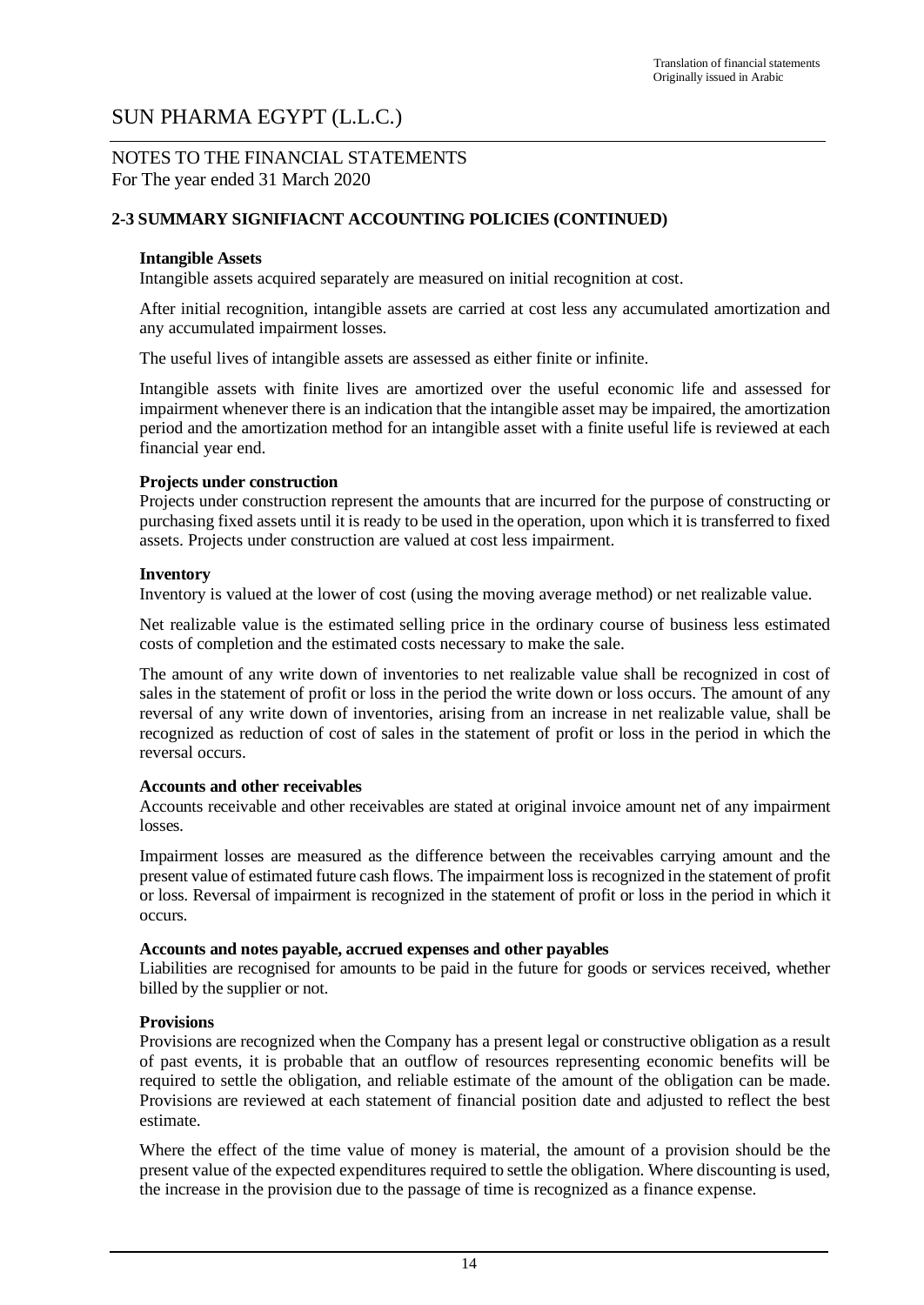#### NOTES TO THE FINANCIAL STATEMENTS For The year ended 31 March 2020

#### **2-3 SUMMARY SIGNIFIACNT ACCOUNTING POLICIES (CONTINUED)**

#### **Social insurance**

The Company makes contributions to the Social Insurance Authority calculated as a percentage of the employees' salaries. The Company's obligations are limited to these contributions, which are expensed when due.

#### **Employees' retirements benefits**

The company contributes to the social insurance scheme for the benefits of its employees in pursuance of the Social Insurance Law No. 79 of 1975 as amended. Contributions are charged to expenses as incurred.

#### **Legal reserve**

According to the Company's articles of association, 5% of the net profits of the year is transferred to the legal reserve until this reserve reaches 50% of the issued capital. The reserve is used upon a decision from the general assembly meeting based on the proposal of the board of directors.

#### **Borrowings**

Borrowings are initially recognized at the value of the consideration received. Amounts maturing within one year are classified as current liabilities, unless the Company has the right to postpone the settlement for a period exceeding one year after the statement of financial position date, then the loan balance should be classified as non-current liabilities.

After initial recognition, interest bearing loans and borrowings are subsequently measured at amortized cost using the effective interest rate method. Gains and losses are recognized in the statement of profit or loss when the liabilities are derecognized as well as through the effective interest rate method amortization process.

Amortized cost is calculated by taking into account any discount or premium on acquisition and fee or costs that are an integral part of the effective interest rate. The effective interest rate amortization is included in finance expenses in the statement of profit or loss.

#### **Income taxes**

Income tax is calculated in accordance with the Egyptian tax law.

#### **Current income tax**

Current income tax assets and liabilities for the current and prior periods are measured at the amount expected to be recovered from or paid to the tax authority.

#### **Deferred income tax**

Deferred income tax is recognized using the liability method on temporary differences between the amount attributed to an asset or liability for tax purposes (tax base) and its carrying amount in the statement of financial position (accounting base) using the applicable tax rate.

Deferred tax asset is recognized when it is probable that the asset can be utilized to reduce future taxable profits and the asset is reduced by the portion that will not create future benefit.

Current and deferred tax shall be recognized as income or an expense and included in the statement of profit or loss for the period, except to the extent that the tax arises from a transaction or an event which is recognized, in the same or a different period, directly in equity.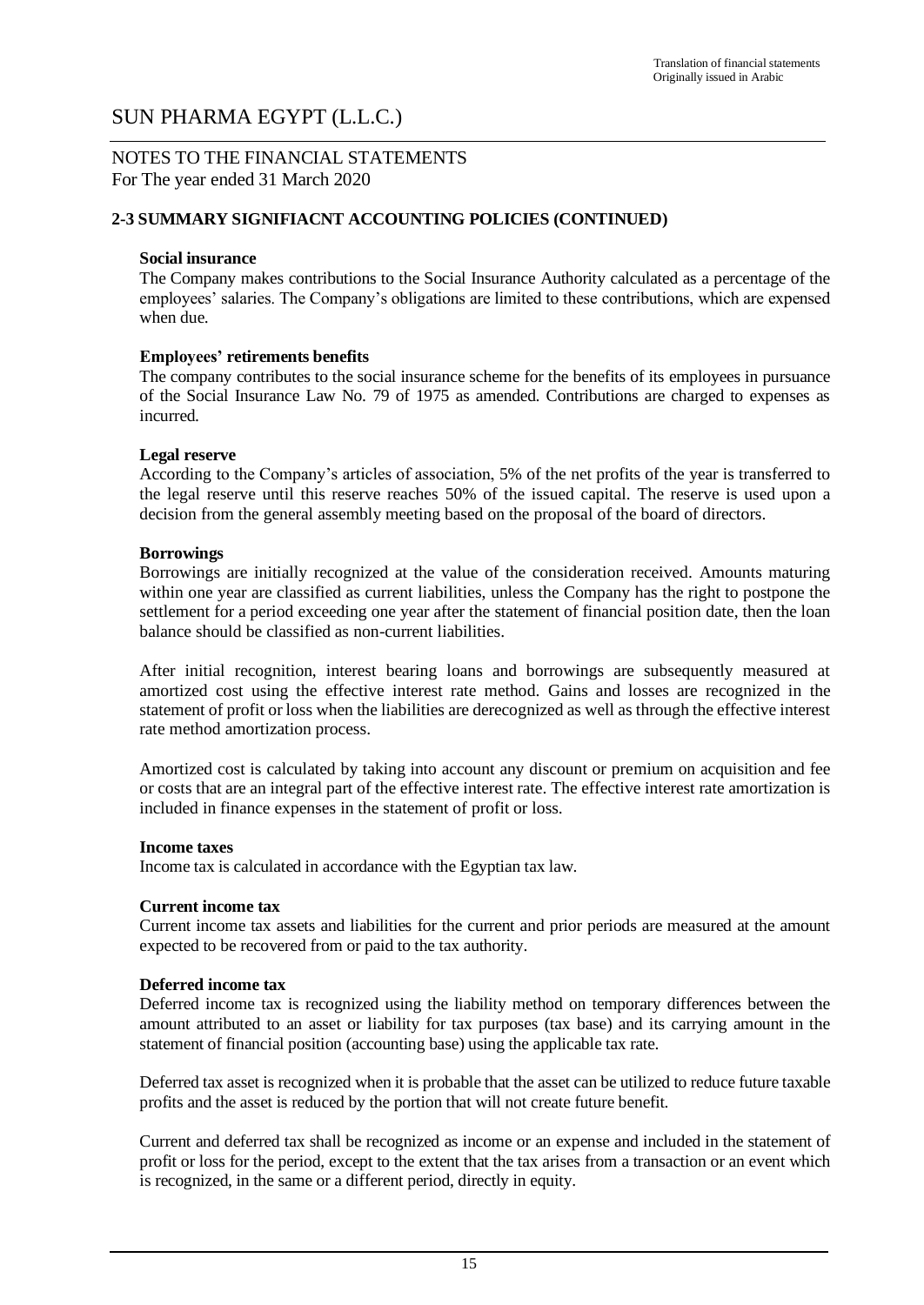#### NOTES TO THE FINANCIAL STATEMENTS For The year ended 31 March 2020

#### **2-3 SUMMARY SIGNIFIACNT ACCOUNTING POLICIES (CONTINUED)**

#### **Revenue recognition**

Revenue is recognized to the extent that it is probable that the economic benefits will flow to the company and the revenue can be reliably measured.

Revenue is measured at the fair value of the consideration received, excluding discounts, rebates, and sales taxes or duty.

The following specific recognition criteria must also be met before revenue is recognized:

#### **Sale of goods**

Revenue from the sale of goods is recognized when the significant risks and rewards of ownership of the goods have been transferred to the buyer, usually on delivery of the goods.

#### **Interest income**

Interest income is recognized on the basis of the proportion of time taking into account the effective rate of return on the asset.

#### **Expenses**

All operating expenses are accounted for including general and administrative costs, and are all included in the statement of profit or loss for the period in which they are incurred.

#### **Borrowing costs**

Borrowing costs directly attributable to the acquisition, construction or production of a qualifying asset that necessarily takes a substantial period of time to get ready for its intended use or sale are capitalized as part of the cost of the respective assets. All other borrowing costs are expensed in the period they occur. Borrowing costs consist of interest and other costs that an entity incurs in connection with the borrowing of funds.

#### **Related party transactions**

Related parties represent associated companies, major shareholders, directors and key management personnel of the Company, and entities controlled, jointly controlled or significantly influenced by such parties. Pricing policies and terms of these transactions are approved by the board of directors.

#### **Contingent Liabilities and Assets**

Contingent liabilities are not recognized in the financial statements. They are disclosed unless the possibility of an outflow of resources embodying economic benefits is remote.

A contingent asset is not recognized in the financial statements but disclosed when an inflow of economic benefits is probable.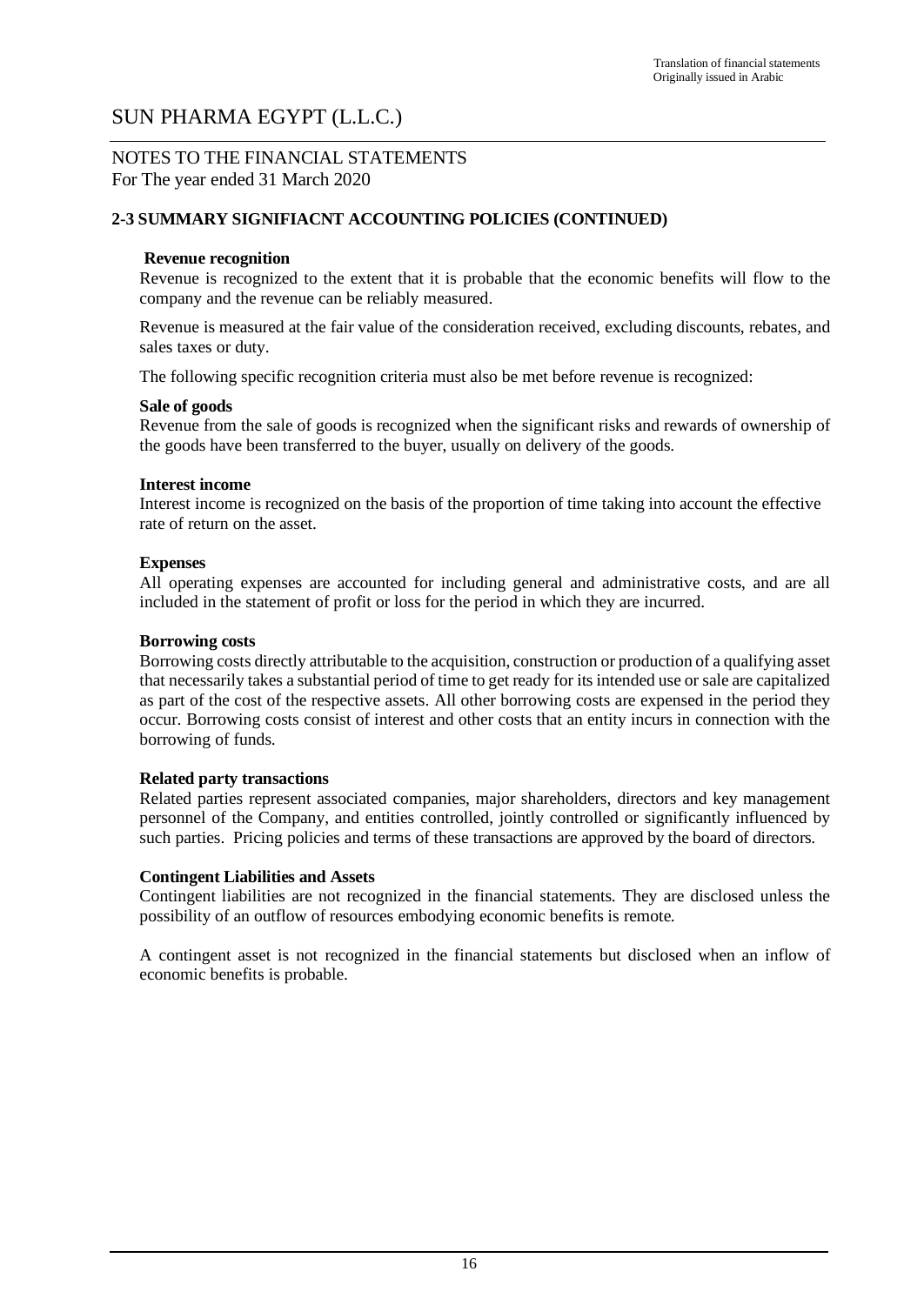#### NOTES TO THE FINANCIAL STATEMENTS For The year ended 31 March 2020

#### **2-3 SUMMARY SIGNIFIACNT ACCOUNTING POLICIES (CONTINUED)**

#### **Fair value measurement**

Fair value is the price that would be received to sell an asset or paid to transfer a liability in an orderly transaction between market participants at the measurement date. The fair value measurement is based on the presumption that the transaction to sell the asset or transfer the liability takes place either in the principal market for the asset or liability or the most advantageous market for the asset or liability.

The fair value of an asset or a liability is measured using the assumptions that market participants would use when pricing the asset or liability, assuming that market participants act in their economic best interest.

A fair value measurement of a non-financial asset takes into account a market participant's ability to generate economic benefits by using the asset in its highest and best use or by selling it to another market participant that would use the asset in its highest and best use.

For assets traded in an active market, fair value is determined by reference to quoted market bid prices.

The fair value of interest-bearing items is estimated based on discounted cash flows using interest rates for items with similar terms and risk characteristics.

For unquoted assets, fair value is determined by reference to the market value of a similar asset or is based on the expected discounted cash flows.

The Company uses valuation techniques that are appropriate in the circumstances and for which sufficient data are available to measure fair value, maximising the use of relevant observable inputs and minimising the use of unobservable inputs.

All assets and liabilities for which fair value is measured or disclosed in the financial statements are categorised within the fair value hierarchy, described as follows, based on the lowest level input that is significant to the fair value measurement as a whole:

- Level 1 Fair value measurements are those derived from quoted prices in an active market (that are unadjusted) for identical assets or liabilities.
- Level 2 Fair value measurements are those derived from inputs other than quoted prices included within Level 1 that are observable for the asset or liability either directly (i.e. as prices) or indirectly (i.e. derived from prices).
- Level 3 Fair value measurements are those derived from valuation techniques that include inputs for the asset or liability that are not based on observable market data (unobservable inputs).

For assets and liabilities that are recognised in the financial statements on a recurring basis, the Company determines whether transfers have occurred between levels in the hierarchy by re-assessing categorisation at the end of each reporting period.

For the purpose of fair value disclosures, the Company has determined classes of assets and liabilities on the basis of the nature, characteristics and risks of the asset or liability and the level of the fair value hierarchy as explained above.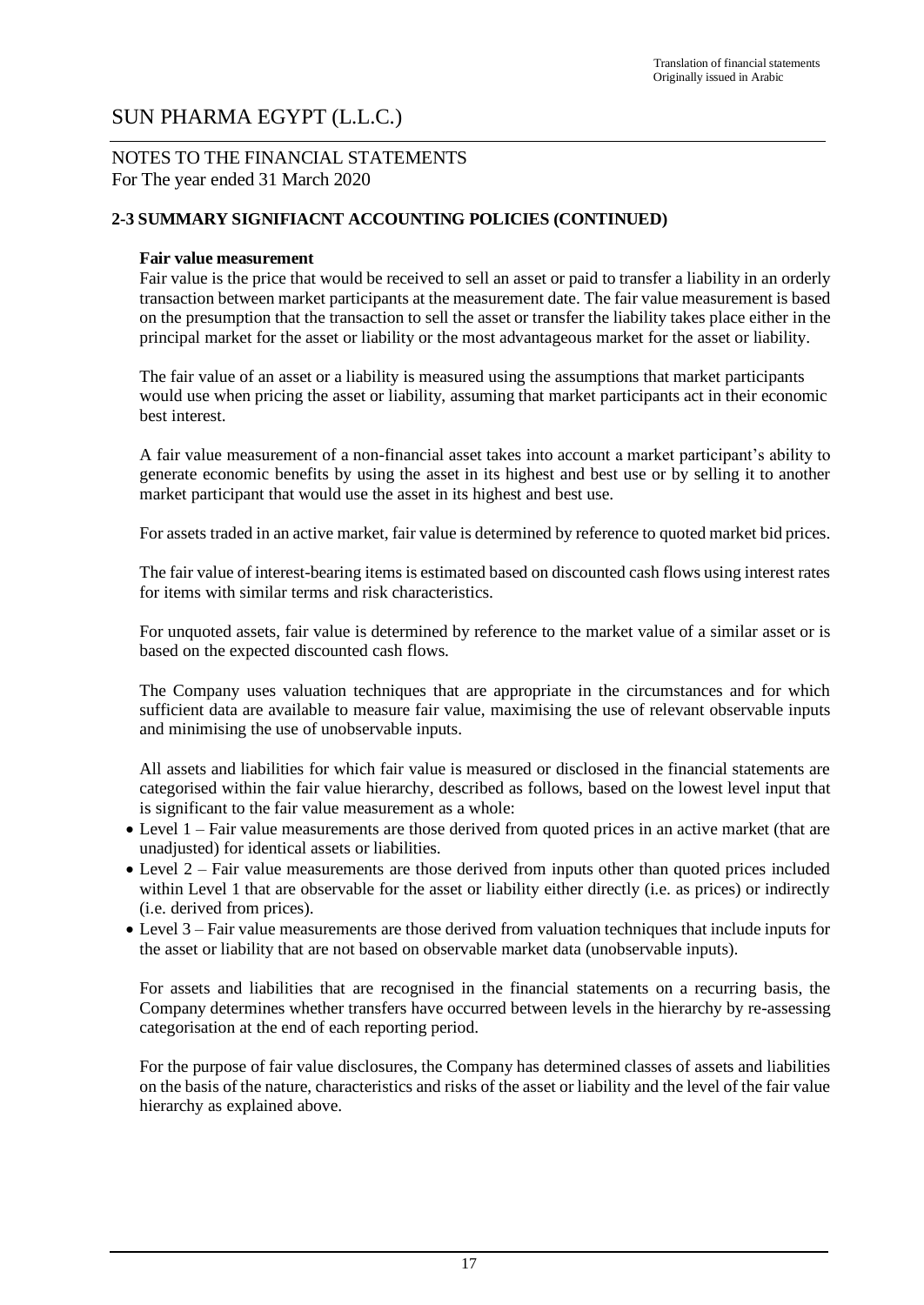#### NOTES TO THE FINANCIAL STATEMENTS For The year ended 31 March 2020

#### **2-3 SUMMARY SIGNIFIACNT ACCOUNTING POLICIES (CONTINUED)**

#### **Impairment**

#### **Impairment of financial assets**

The Company assesses at each statement of financial position date whether there is any objective evidence that a financial asset or a group of financial assets is impaired. A financial asset or a group of financial assets is deemed to be impaired if, and only if, there is objective evidence of impairment as a result of one or more events that has occurred after the initial recognition of the asset and has an impact on the estimated future cash flows of the financial asset or the group of financial assets that can be reliably estimated.

#### **Impairment of non-financial assets**

The Company assesses at each statement of financial position date whether there is an indication that an asset may be impaired. Where the carrying amount of an asset or cash-generating unit (CGU) exceeds its recoverable amount, the asset is considered impaired and is written down to its recoverable amount. Impairment losses are recognized in the statement of profit or loss.

A previously recognized impairment loss is only reversed if there has been a change in the assumptions used to determine the asset's recoverable amount since the last impairment loss was recognized. The reversal is limited so that the carrying amount of the asset does not exceed its recoverable amount, nor exceed the carrying amount that would have been determined, had no impairment loss been recognized for the asset in prior years. Such reversal is recognized in the statement of profit or loss.

#### **Statement of cash flows**

The statement of cash flows is prepared using the indirect method.

#### **Cash and cash equivalent**

For the purpose of preparing the statement of cash flows, the cash and cash equivalent comprise cash on hand, current accounts with banks and time deposits maturing within three months less bank credit balances.

#### **SEGMENT INFORMATION**

Currently the Company's main business segment is manufacturing, trading, selling and distributing of all types of pharmaceutical and chemical products, and its related raw materials. The company's revenues during the year ended 31 March 2020 were reported under one segment in the separate financial statements.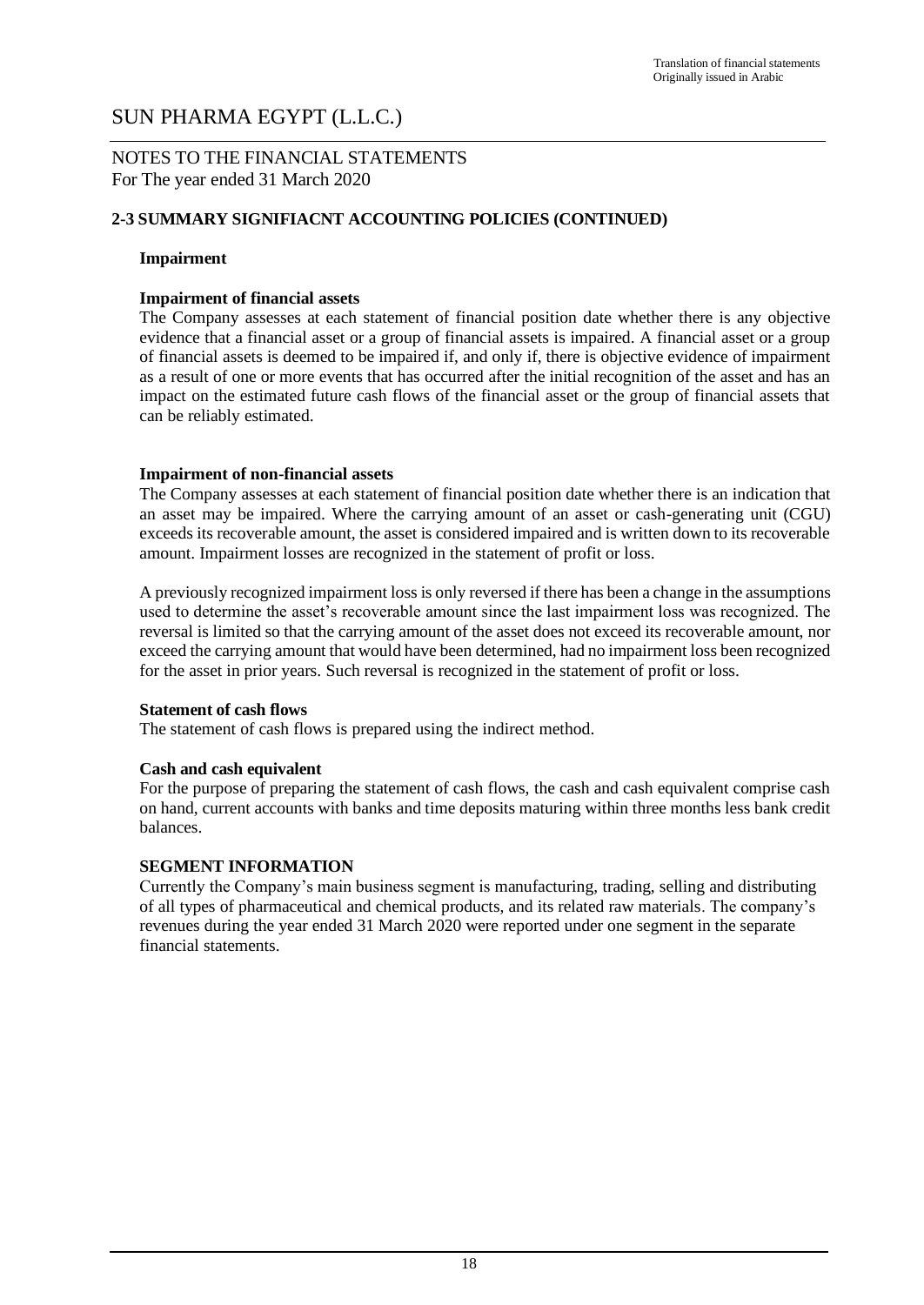### NOTES TO THE FINANCIAL STATEMENTS For The year ended 31 March 2020

#### **3 FIXED ASSETS**

|                                              | Land                     | <b>Building</b> | <b>Machinery</b><br>and<br>Equipment | <b>Tools and</b><br><b>Furniture</b> | <b>Office</b><br>Equipment | Computer<br>&<br>Accessories | <b>Software</b> | Air<br>Conditioning<br>systems | <b>Total</b>   |
|----------------------------------------------|--------------------------|-----------------|--------------------------------------|--------------------------------------|----------------------------|------------------------------|-----------------|--------------------------------|----------------|
| Cost                                         | <b>EGP</b>               | <b>EGP</b>      | <b>EGP</b>                           | <b>EGP</b>                           | <b>EGP</b>                 | <b>EGP</b>                   | <b>EGP</b>      | <b>EGP</b>                     | <b>EGP</b>     |
| As of 1 April, 2019                          | 5,508,989                | 21,367,162      | 37, 376, 313                         | 3,964,038                            | 335,337                    | 676,246                      | 196,946         | 4,329,773                      | 73,754,804     |
| <b>Additions</b>                             |                          |                 | 2,756,491                            | 311,679                              | 99,116                     | 414,929                      | 69,000          | 9,700                          | 3,660,915      |
| As of 31 March, 2020                         | 5,508,989                | 21,367,162      | 40,132,804                           | 4,275,717                            | 434,453                    | 1,091,175                    | 265,946         | 4,339,473                      | 77,415,719     |
| <b>Accumulated depreciation</b>              |                          |                 |                                      |                                      |                            |                              |                 |                                |                |
| As of 1 April, 2019                          | $\overline{\phantom{a}}$ | (2,995,940)     | (13,695,085)                         | (1,452,265)                          | (239, 830)                 | (476, 238)                   | (192,093)       | (1,931,886)                    | (20, 983, 337) |
| Depreciation for the year                    | $\overline{\phantom{a}}$ | (854, 475)      | (4,691,205)                          | (387, 350)                           | (38, 112)                  | (130,202)                    | (7,984)         | (529, 881)                     | (6,639,209)    |
| As of 31 March, 2020                         | $\overline{\phantom{a}}$ | (3,850,415)     | (18, 386, 290)                       | (1,839,615)                          | (277, 942)                 | (606, 440)                   | (200,077)       | (2,461,767)                    | (27, 622, 546) |
| Net book value as of 31<br><b>March 2020</b> | 5,508,989                | 17,516,747      | 21,746,514                           | 2,436,102                            | 156,511                    | 484,735                      | 65,869          | 1,877,706                      | 49,793,173     |
| Net book value as of 31<br>March 2019        | 5,508,989                | 18,371,222      | 23,681,228                           | 2,511,773                            | 95,507                     | 200,008                      | 4,853           | 2,397,887                      | 52,771,467     |

- The depreciation of fixed assets are charged as follows:

|                                     | 31 March 2020 |
|-------------------------------------|---------------|
|                                     | EGP           |
| General and administrative expenses | 121,182       |
| Other operating expenses            | 6,518,027     |
| Total                               | 6,639,209     |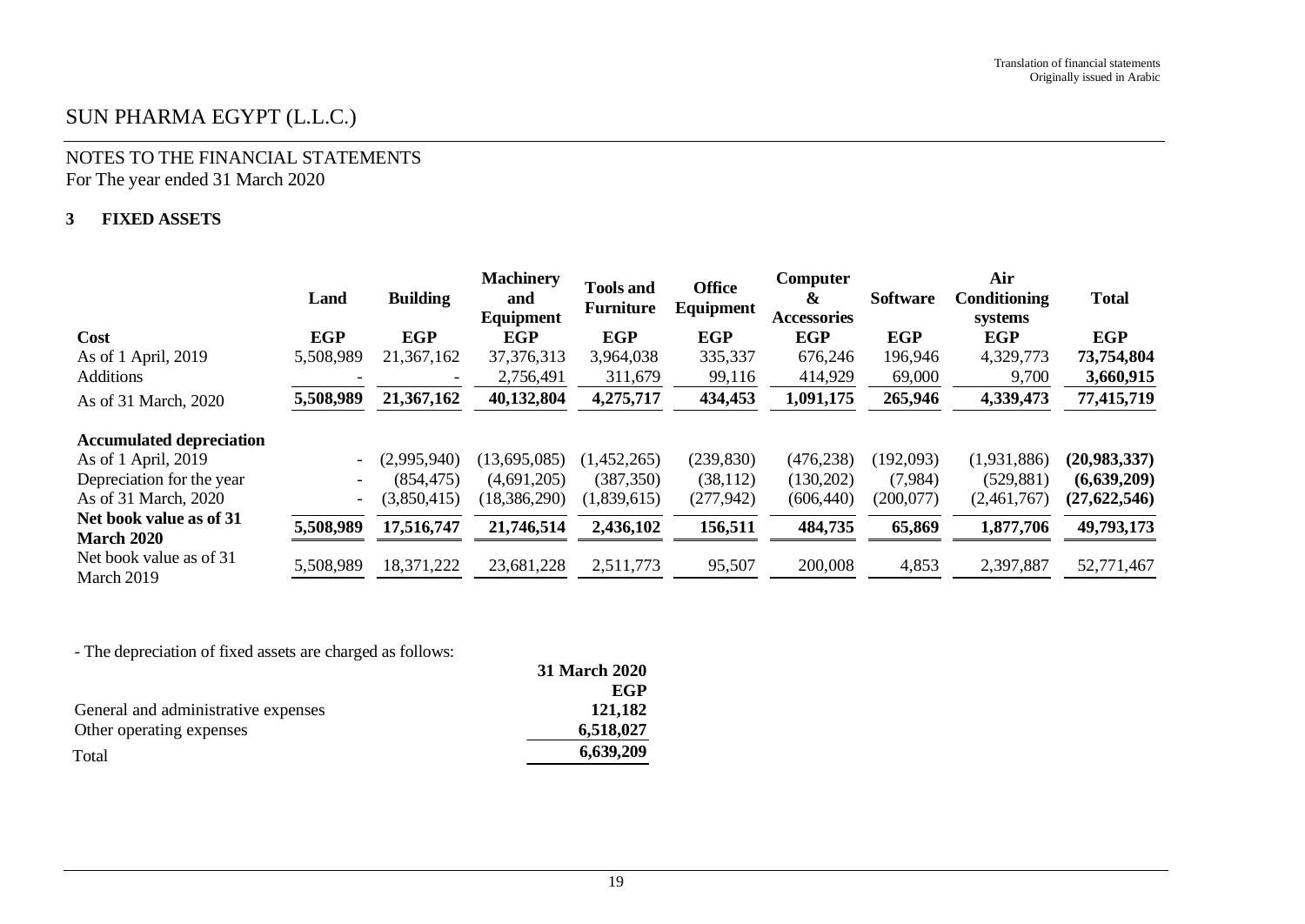### NOTES TO THE FINANCIAL STATEMENTS For The year ended 31 March 2020

#### **3 FIXED ASSETS (CONTINUED)**

|                                              | Land      | <b>Building</b>                        | Machinery<br>and<br>Equipment | Tools and<br>Furniture | Office<br>Equipment | Computer<br>&<br>Accessories | Software   | Air<br>Conditioning<br>systems | Total                   |
|----------------------------------------------|-----------|----------------------------------------|-------------------------------|------------------------|---------------------|------------------------------|------------|--------------------------------|-------------------------|
| Cost                                         | EGP       | <b>EGP</b>                             | EGP                           | EGP                    | <b>EGP</b>          | EGP                          | <b>EGP</b> | EGP                            | EGP                     |
| As of 1 April, 2018<br><b>Additions</b>      | 5,508,989 | 21,367,162<br>$\overline{\phantom{a}}$ | 35,932,559<br>1,443,754       | 3,914,068<br>49,970    | 332,247<br>3,090    | 529,046<br>147,200           | 196,946    | 4,299,323<br>30,450            | 72,080,340<br>1,674,464 |
| As of 31 March, 2019                         | 5,508,989 | 21,367,162                             | 37, 376, 313                  | 3,964,038              | 335,337             | 676,246                      | 196,946    | 4,329,773                      | 73,754,804              |
| <b>Accumulated depreciation</b>              |           |                                        |                               |                        |                     |                              |            |                                |                         |
| As of 1 April, 2018                          |           | (2,141,465)                            | (9,277,465)                   | (1,081,240)            | (204, 392)          | (413,540)                    | (186,976)  | (1,403,640)                    | (14,708,718)            |
| Depreciation for the year                    |           | (854, 475)                             | (4,417,620)                   | (371, 025)             | (35, 438)           | (62, 698)                    | (5,117)    | (528, 246)                     | (6,274,619)             |
| As of 31 March, 2019                         |           | (2,995,940)                            | (13,695,085)                  | (1,452,265)            | (239, 830)          | (476, 238)                   | (192,093)  | (1,931,886)                    | (20, 983, 337)          |
| Net book value as of 31<br><b>March 2019</b> | 5,508,989 | 18,371,222                             | 23,681,228                    | 2,511,773              | 95,507              | 200,008                      | 4,853      | 2,397,887                      | 52,771,467              |
| Net book value as of 31<br>March 2018        | 5,508,989 | 19,225,697                             | 26,655,094                    | 2,832,828              | 127,855             | 115,506                      | 9,970      | 2,895,683                      | 57, 371, 622            |

- The depreciation of fixed assets are charged as follows:

|                                     | 31 March 2019 |
|-------------------------------------|---------------|
|                                     | EGP           |
| General and administrative expenses | 75.993        |
| Other operating expenses            | 6,198,626     |
| Total                               | 6,274,619     |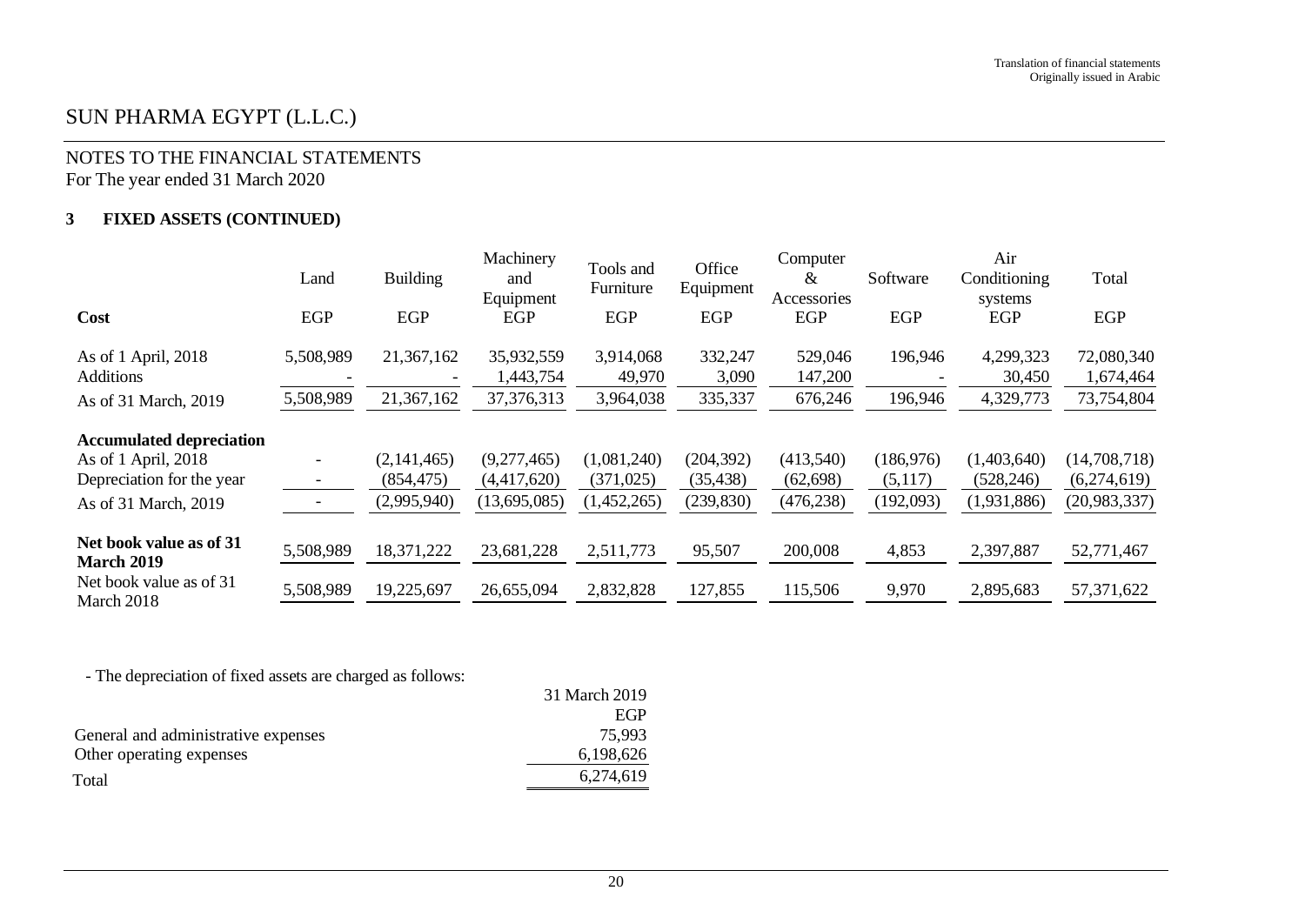### NOTES TO THE FINANCIAL STATEMENTS For The year ended 31 March 2020

#### **4 INTANGIBLE ASSETS**

|                                    | 31 March 2020            | 31 March 2019 |
|------------------------------------|--------------------------|---------------|
|                                    | EGP                      | EGP           |
| Cost                               |                          |               |
| As of 1 April 2019                 | 1,836,735                | 1,836,735     |
| <b>Additions (Product license)</b> | $\overline{\phantom{0}}$ |               |
| As of 31 March 2020                | 1,836,735                | 1,836,735     |

#### **5 PROJECT UNDER CONSTRUCTION**

|                           | <b>31 March 2020</b> | 31 March 2019 |
|---------------------------|----------------------|---------------|
|                           | EGP                  | EGP           |
| <b>Beginning Balance</b>  |                      |               |
| Additions during the year | 1,482                |               |
| <b>Ending Balance</b>     | 1,482                |               |

#### **6 INVENTORY**

|                                  | <b>31 March 2020</b> | 31 March 2019  |
|----------------------------------|----------------------|----------------|
|                                  | EGP                  | EGP            |
| Raw and packing materials        | 7,846,035            | 21,087,534     |
| <b>Finished Goods</b>            | 24,779,137           | 26,475,064     |
| Goods in transit                 | 2,128,117            | 464,446        |
| Work in progress                 | 867,252              | 575,625        |
| <b>Spare Parts</b>               | 63,726               | 57,939         |
| <b>Expired Goods</b>             | 10,546,280           | 4,528,864      |
|                                  | 46,230,547           | 53,189,472     |
| Impairment in value of inventory | (25, 664, 522)       | (16, 841, 277) |
|                                  | 20,566,025           | 36, 348, 195   |

- The amount of write down/reversal of write down of inventory is included in the cost of sales (note 15).

- The Movement in the impairment in value of Inventory during the year is as follows:

|                          | 31 March 2020 | 31 March 2019 |
|--------------------------|---------------|---------------|
|                          | EGP           | EGP           |
| <b>Beginning Balance</b> | 16,841,277    | 3,967,440     |
| Charged during the year  | 10,271,094    | 15,471,552    |
| Used during the year     | (1,312,335)   | (326,992)     |
| No longer required       | (135,514)     | (2,270,723)   |
| <b>Ending Balance</b>    | 25,664,522    | 16,841,277    |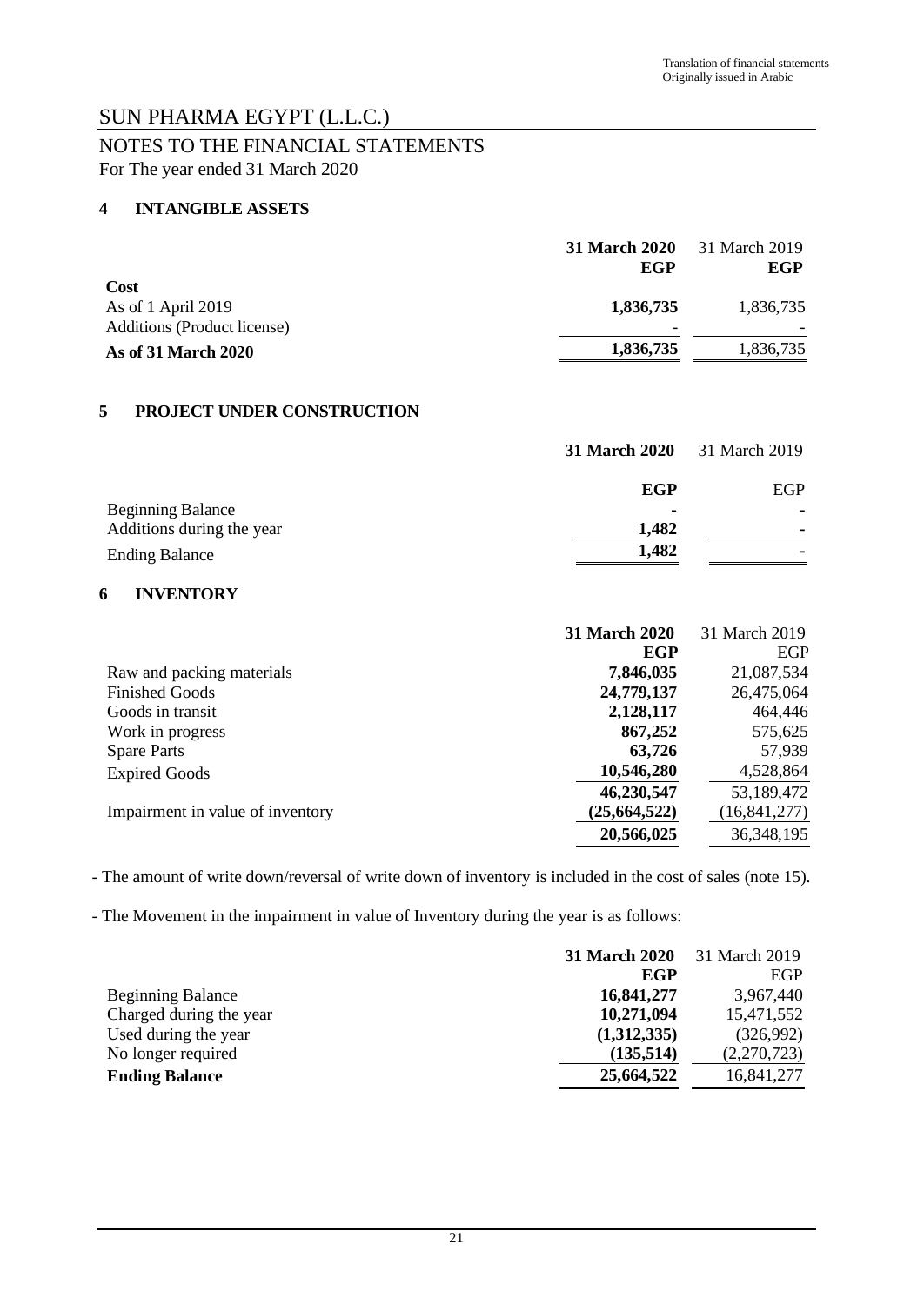### NOTES TO THE FINANCIAL STATEMENTS For The year ended 31 March 2020

#### **7 TRADE AND NOTES RECEIVABLE**

|                                                   | <b>31 March 2020</b> | 31 March 2019 |
|---------------------------------------------------|----------------------|---------------|
|                                                   | EGP                  | EGP           |
| Trade receivable                                  | 24,998,627           | 18,354,310    |
| Notes receivable                                  | 22,052,618           | 11,475,528    |
|                                                   | 47,051,245           | 29,829,838    |
| Impairment in value of trade and notes receivable | (1,339,236)          | (648, 362)    |
|                                                   | 45,712,009           | 29, 181, 476  |

#### **The movement in the impairment in value of trade and notes receivables during the year is as follows:**

|                                          | <b>31 March 2020</b><br>EGP | 31 March 2019<br><b>EGP</b> |
|------------------------------------------|-----------------------------|-----------------------------|
| Beginning balance                        | 648,362                     | 530,241                     |
| Charged during the year                  | 690,874                     | 118,121                     |
| <b>Ending Balance</b>                    | 1,339,236                   | 648,362                     |
| 8<br>PREPAYMENTS AND OTHER RECEIVABLES   |                             |                             |
|                                          | <b>31 March 2020</b>        | 31 March 2019               |
|                                          | EGP                         | EGP                         |
| Advances to suppliers                    | 1,029,201                   | 1,883,149                   |
| Tax authority $-$ withholding taxes      | 3,909,443                   | 2,541,270                   |
| Imprest funds and advances               | 328,393                     | 558,147                     |
| Prepaid expenses                         | 139,346                     | 129,311                     |
| Deposits with others                     | 53,400                      | 55,400                      |
| Other receivables                        | 2,553,922                   | 1,860,058                   |
|                                          | 8,013705                    | 7,027,334                   |
| Impairment in value of other receivables | (375, 012)                  | (375, 012)                  |
|                                          | 7,638,693                   | 6,652,323                   |
|                                          |                             |                             |

#### **The movement in the impairment in value of accounts receivables during the period is as follows:**

|                         | <b>31 March 2020</b>     | 31 March 2019 |
|-------------------------|--------------------------|---------------|
|                         | EGP                      | EGP           |
| Beginning balance       | 375,012                  | 375,012       |
| Charged during the year | $\overline{\phantom{0}}$ |               |
| <b>Ending Balance</b>   | 375,012                  | 375,012       |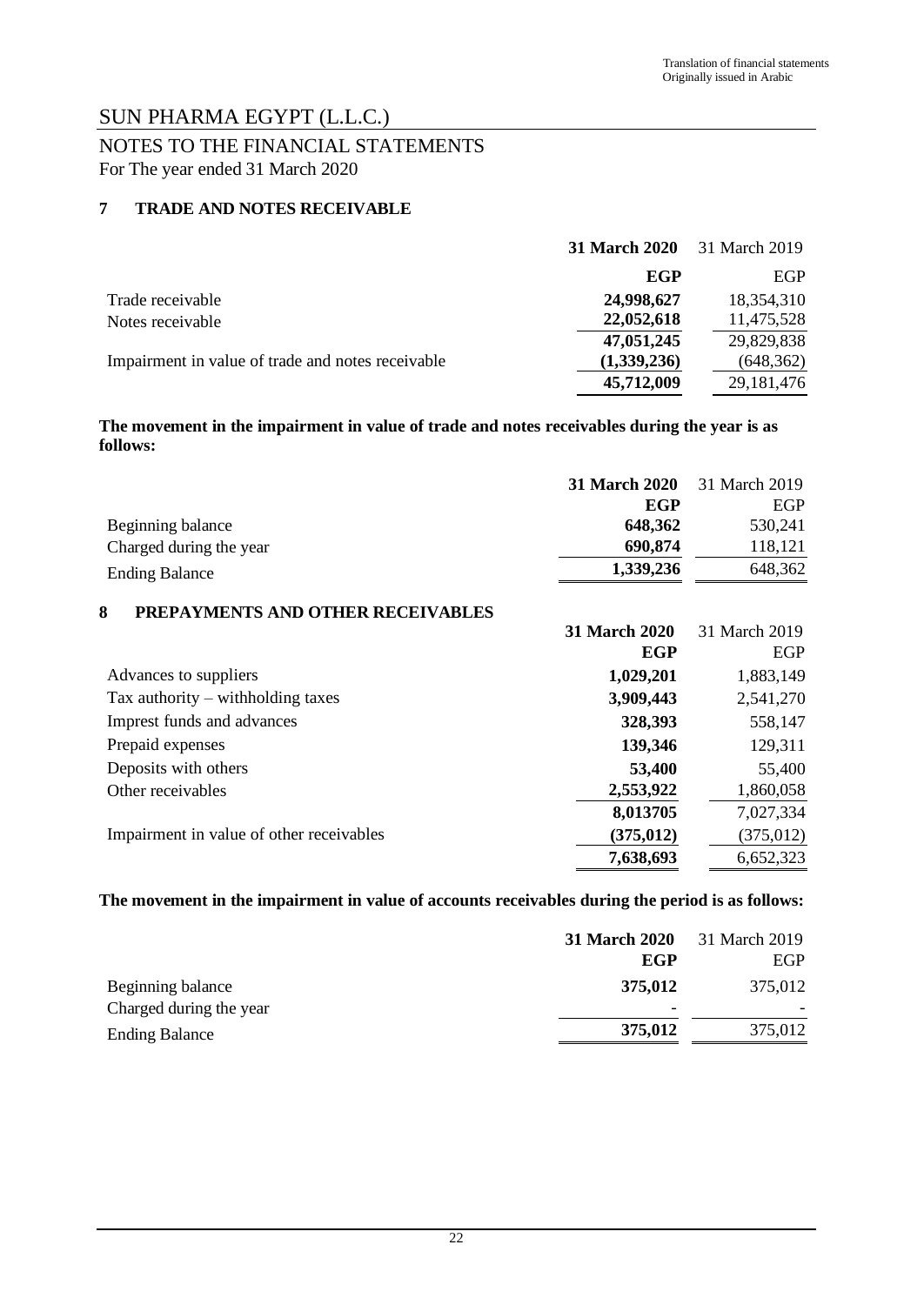### NOTES TO THE FINANCIAL STATEMENTS For The year ended 31 March 2020

### **9 CASH ON HAND AND AT BANK**

|                     | <b>31 March 2020</b> | 31 March 2019 |
|---------------------|----------------------|---------------|
|                     | EGP                  | EGP           |
| a) Local Currency   |                      |               |
| Cash on hand        | 964                  | 4,291         |
| Current accounts    | 5,637,752            | 4,600,652     |
|                     | 5,638,716            | 4,604,943     |
| b) Foreign currency |                      |               |
| Cash on hand        | 1,160                | 1,160         |
| Current accounts    | 12                   | 48,124        |
|                     | 1,172                | 49,284        |
|                     | 5,639,888            | 4,654,227     |

### **Bank balances are denominated in the following currencies:**

|                      | <b>31 March 2020</b> | 31 March 2019 |
|----------------------|----------------------|---------------|
|                      | EGP                  | <b>EGP</b>    |
| US Dollar (USD)      | 12                   | 48,124        |
| S. African Rand      | 1.160                | 1,160         |
| Egyptian Pound (EGP) | 5,638,716            | 4,604,943     |
|                      | 5,639,888            | 4,654,227     |

#### **10 PROVISIONS**

|                                |                  | Charged  | Used       |            |                      |
|--------------------------------|------------------|----------|------------|------------|----------------------|
|                                | Balance as of 31 | during   | during the | No Longer  | <b>Balance as of</b> |
|                                | March 2019       | the year | year       | Required   | 31 March 2020        |
|                                | EGP              | EGP      | EGP        | EGP        | EGP                  |
| Provisions for expected claims | 3,143,866        | 956,340  | (30, 721)  |            | 4,069,485            |
|                                | 3,143,866        | 956,340  | (30, 721)  |            | 4,069,485            |
|                                |                  |          |            |            |                      |
|                                |                  | Charged  | Used       |            |                      |
|                                | Balance as of 31 | during   | during the | No Longer  | Balance as of        |
|                                | March 2018       | the year | year       | Required   | 31 March 2019        |
|                                | <b>EGP</b>       | EGP      | EGP        | EGP        | <b>EGP</b>           |
| Provisions for expected claims | 2,373,492        | 910,190  | (5, 415)   | (134, 401) | 3,143,866            |
|                                | 2,373,492        | 910,190  | (5, 415)   | (134, 401) | 3,143,866            |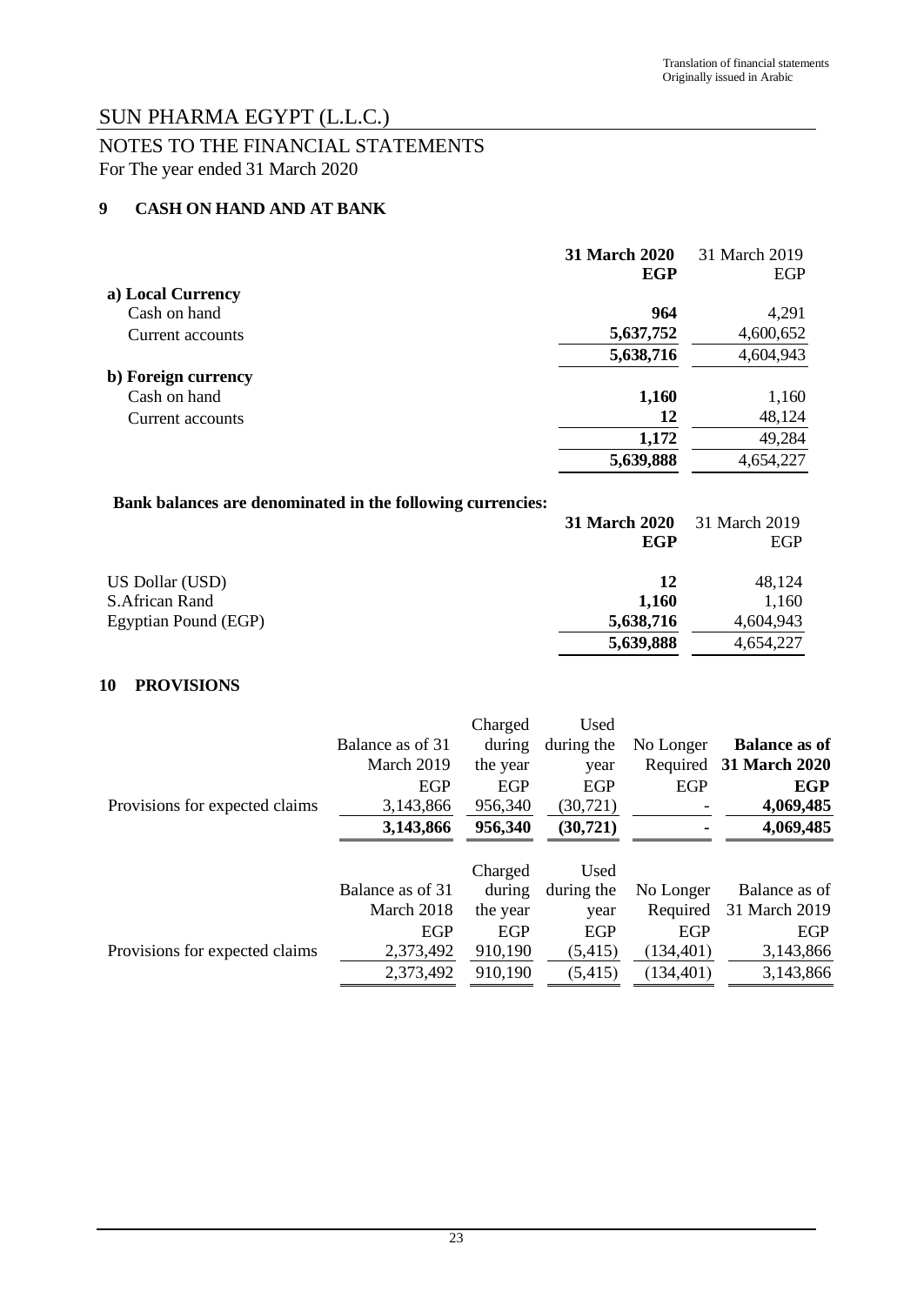### NOTES TO THE FINANCIAL STATEMENTS For The year ended 31 March 2020

#### **11 ACCRUED EXPENSES AND OTHER PAYABLES**

|                                     | 31 March 2020 | 31 March 2019 |
|-------------------------------------|---------------|---------------|
|                                     | <b>EGP</b>    | <b>EGP</b>    |
| Accrued expenses                    | 12,782,070    | 12,415,770    |
| Tax authority $-$ salaries taxes    | 328,360       | 305,427       |
| Tax authority $-$ withholding taxes | 89,201        | 84,929        |
| Social insurance authority          | 369,157       | 607,049       |
| Medical stamp tax                   | 321,373       | 108,134       |
| <b>Health Contribution</b>          | 391,929       | 208,969       |
| Other payables                      | 15,855        | 47,553        |
|                                     | 14,297,945    | 13,777,831    |

#### **12 CAPITAL**

The company's authorized capital amounted to EGP 4,851,000 while the issued and paid up capital of the company amounts to EGP 4,851,000 divided over 48510 quotas of par value EGP 100 each.

|                           | Number of quota | EGP       | Percentage |
|---------------------------|-----------------|-----------|------------|
| Ranbaxy (Netherlands) B.V | 48.460          | 4.846.000 | 99.9%      |
| Ranbaxy (UK) limited      | 50              | 5.000     | 0.1%       |
|                           | 48,510          | 4,851,000 | 100%       |

According to the Extraordinary General Assembly dated 15 January 2018 the capital of the company and its distribution among partners was changed according to the following.

|                              | Number of quota | EGP       | Percentage |
|------------------------------|-----------------|-----------|------------|
| Sun Pharma (Netherlands) B.V | 48.460          | 4.846.000 | 99.9%      |
| Ranbaxy (UK) limited         | 50              | 5.000     | $0.1\%$    |
|                              | 48.510          | 4.851.000 | 100%       |

#### **13 SALES**

|                     | 31 March 2020 | 31 March 2019 |
|---------------------|---------------|---------------|
|                     | EGP           | EGP           |
| Sales               | 156,771,716   | 100,815,562   |
| Allowable discounts | (55,211,128)  | (37,303,087)  |
|                     | 101,560,588   | 63,512,475    |

#### **14 COST OF SALES**

|                                                       | 31 March 2020 | 31 March 2019 |
|-------------------------------------------------------|---------------|---------------|
|                                                       | EGP           | EGP           |
| Cost of goods sold                                    | 38,745,946    | 40,782,237    |
| Direct production expenses                            | 8,681,949     | 1,052,197     |
| Product registration charges                          | 693,929       | 94,148        |
| Impairment in value of inventory (Note 7)             | 10,271,093    | 15,471,552    |
| Reversal of write down in value of inventory (Note 7) | (135,513)     | (2,270,723)   |
|                                                       | 58,257,404    | 55,129,411    |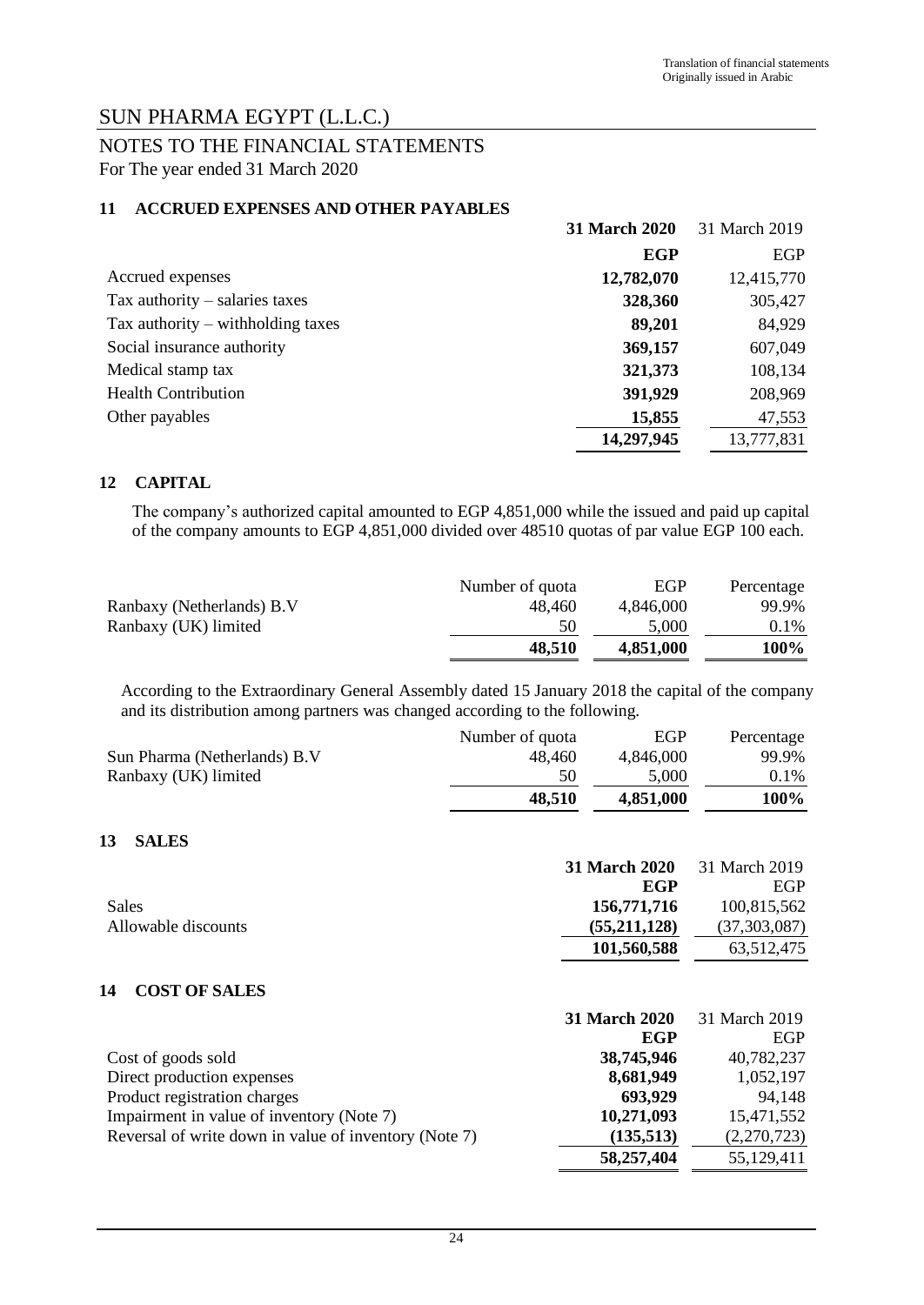### NOTES TO THE FINANCIAL STATEMENTS For The year ended 31 March 2020

#### **15 OTHER OPERATING EXPENSES**

|                               | 31 March 2020 | 31 March 2019 |
|-------------------------------|---------------|---------------|
|                               | EGP           | <b>EGP</b>    |
| Payroll and relating expenses | 4,335,349     | 3,823,331     |
| Depreciation                  | 6,518,027     | 6,198,626     |
| Other operating expenses      | 6,950,571     | 875.536       |
|                               | 17,803,947    | 10,897,493    |

#### **16 INCOME TAXES**

|              | 31 March<br>2020         | 31 March<br>2019 |
|--------------|--------------------------|------------------|
|              | <b>EGP</b>               | <b>EGP</b>       |
| Income tax   | $\overline{\phantom{a}}$ | ۰                |
| Deferred tax | 3,785,026                | ۰                |
|              | 3,785,026                | ۰                |

#### **(A) Deferred income taxes**

|                                                   |            | <b>Statement of Financial</b><br>position |            | <b>Statement of profit or loss</b> |
|---------------------------------------------------|------------|-------------------------------------------|------------|------------------------------------|
|                                                   | 31 March   | 31 March                                  | 31 March   | 31 March                           |
|                                                   | 2020       | 2019                                      | 2020       | 2019                               |
|                                                   | <b>EGP</b> | <b>EGP</b>                                | EGP        | EGP                                |
| Depreciation of fixed assets                      | $\sim$     | (4,677,700)                               | 4,677,700  |                                    |
| Impairment in value of inventory                  |            | 892,674                                   | (892, 674) |                                    |
| <b>Net</b><br>deferred<br>income<br>Assets<br>tax |            | (3,785,026)                               | 3,785,026  |                                    |
| (liabilities)                                     |            |                                           |            |                                    |

#### **(B) Reconciliation of effective tax rate**

|                                                        | 31 March 2020<br>EGP | 31 March 2019<br>EGP |
|--------------------------------------------------------|----------------------|----------------------|
| Losses before income taxes                             | (12,905,124)         | (41, 957, 578)       |
| Depreciation of fixed assets                           | 721,270              | 50,956               |
| Provision                                              | 956,340              | 860,789              |
| Unrealized foreign exchange difference                 | (5, 179, 874)        | (1,159,790)          |
| Impairment in value of account receivables             | 690,874              | 118,121              |
| Write down impairment in value of inventory            | 10,271,094           | 15,471,552           |
| Reversal of impairment in value of inventory           | (135,513)            | (2,270,723)          |
| Provision used                                         | (1,312,334)          | (332, 407)           |
| Non-deductible expenses                                |                      | 151,897              |
| Realized f foreign exchange difference from prior year | 1,159,790            | 1,896,992            |
| <b>Takaful Contribution</b>                            | 391,929              | 208,969              |
| Taxable (losses)                                       | (5,341,548)          | (26,961,222)         |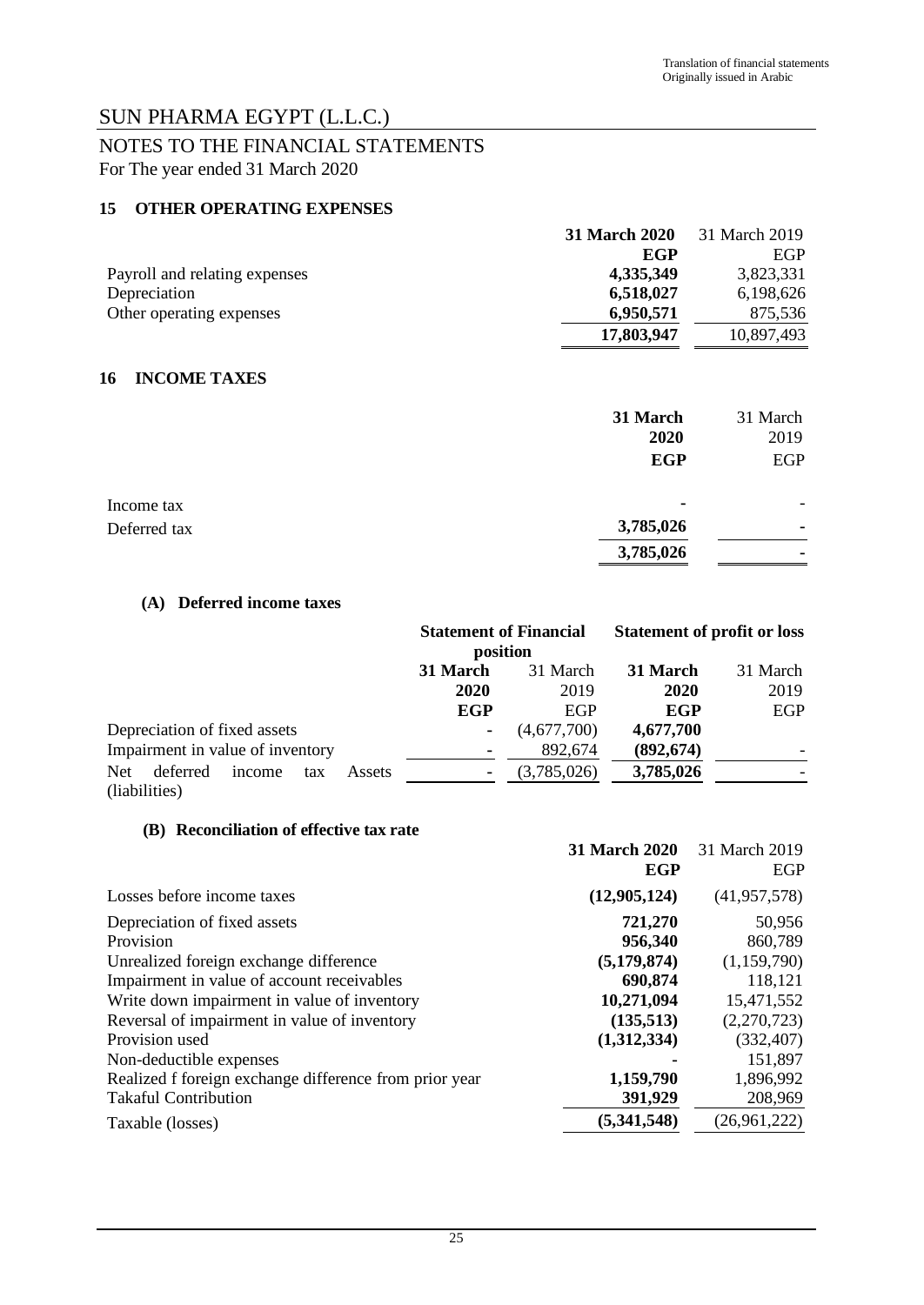#### NOTES TO THE FINANCIAL STATEMENTS For The year ended 31 March 2020

#### **17 TAX SITUATION Corporate Tax**

- The company's books were inspected from inception till year 2004.and the taxes due were paid
- No tax inspection took place for the company's records for the years from 2005 till year 31 March 2020.

### **Salary Tax**

- The company's records were inspected from inception till years 2004 and the taxes due were paid.
- The company's records were inspected from years 2005 till 2011. The Company objected on the assessment and the issue is currently in the Appeal Committee.
- No tax inspection took place for the Company's records for the years 2012 till year 31 March 2020.

#### **Sales Tax - Value Added Tax**

- The company's records were inspected from inception till year 2016 and the taxes due were paid.
- No tax inspection took place for the company's records for the years from 1 April 2016 till year 31 March 2020.
- The sales Tax law had been changed to value added tax law in 2016 which lead to exempting the pharmaceutical companies.

#### **Stamp Tax**

- The company's records were inspected since inception till March 2015 and the taxes due were paid
- No tax inspection took place for the company's records from April 2015 till year 31 March 2020.

#### **Property Tax**

- No tax inspection took place for the company's records since inception till 31 March 2020.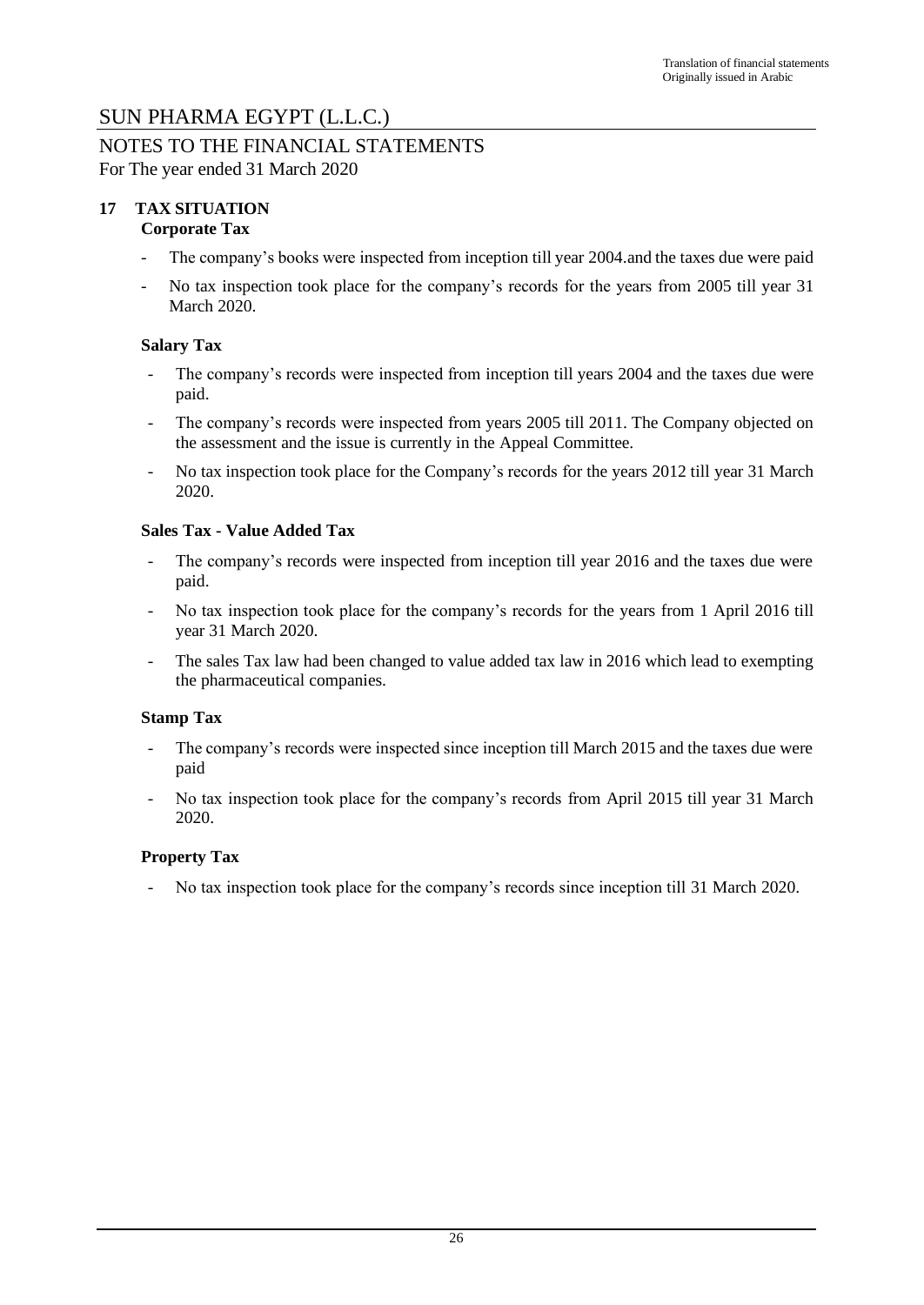#### NOTES TO THE FINANCIAL STATEMENTS For The year ended 31 March 2020

### **18 RELATED PARTY DISCLOSURES**

For the purpose of these financial statements, parties are considered to be related to the Company, if the Company has the ability, directly or indirectly, to control the party or exercise significant influence over the party in making financial and operating decisions, or vice versa, or where the Company and the party are subject to common control. Related parties may be individuals or other entities.

#### **Related party transactions**

During the year, the following were the significant related party transactions, which were carried out in the normal course of business on terms agreed between the parties:

#### **Related party balances:**

|                                            | Nature of transaction                                                            | <b>31 March 2020</b>  | 31 March 2019      |
|--------------------------------------------|----------------------------------------------------------------------------------|-----------------------|--------------------|
|                                            |                                                                                  | EGP                   | EGP                |
| Sun Pharma Laboratories<br>Limited (India) | Purchase of raw materials<br>Expenses                                            | 13,462,434<br>121,367 | 19,012,726         |
| Rexcel company (Egypt)                     | Loan interest (Revenue)<br>Expenses charged to Rexcel (Cross charge<br>expenses) | ٠<br>52,550           | 220,318<br>234,370 |

#### **The related parties' transactions described above resulted in the following balances:**

#### **a) Related party balances:**

|                                               | 31 March 2020 |                | 31 March 2019 |            |
|-----------------------------------------------|---------------|----------------|---------------|------------|
|                                               | Due from      | Due to         | Due from      | Due to     |
|                                               | EGP           | EGP            | EGP           | EGP        |
| Rexcel Egypt                                  | 4,202,373     | ۰              | 5,264,823     |            |
| Sun Pharma Laboratories Limited (India)       | ۰             | 55,332,317     | -             | 46,831,935 |
| Sun Pharma Netherland (loan accrued interest) | ۰             | 3,598,710      |               | 3,958,581  |
| Ranbaxy (UK) Limited                          | ۰             | $\blacksquare$ |               | 18,766     |
|                                               | 4,202,373     | 58,931,027     | 5,264,823     | 50,809,282 |

\* A loan facility granted from Sun Pharma Netherlands B.V with a total amount of USD 6,500,000. The company received the full amount USD 6,500,000 (Equivalent to EGP 57,719,675) at the statement of financial position date (31 March 2015: USD 6,500,000 Equivalent to EGP 49,595,650). The loan bears interest at the six-monthly US Dollar LIBOR plus 250bp (2.5%) p.a. on the principal amount outstanding.

\*An additional amount was received from Sun Pharma Netherlands B.V according to loan agreement dated 4th April 2016 amounted USD 3,802,000 (Equivalent to EGP 33,762,085). The loan bears interest at the three-monthly US Dollar LIBOR plus 125 bp (1.25%) p.a. on the principal amount outstanding.

\*During year 2016 the above-mentioned loans had been transferred to subordinated loans. (Note 19).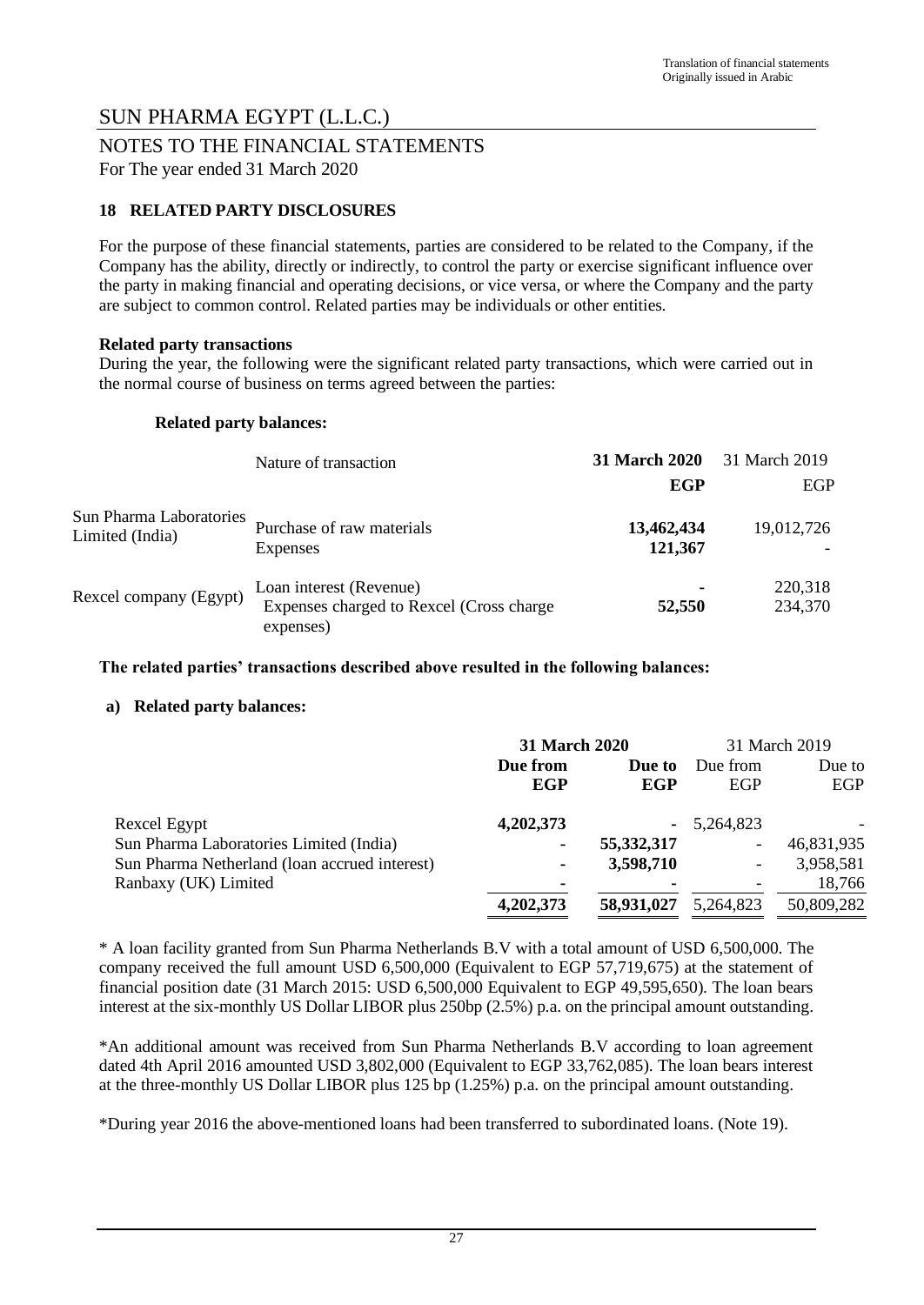#### NOTES TO THE FINANCIAL STATEMENTS For The year ended 31 March 2020

### **19 SUBORDINATED LOAN-SHAREHOLDER**

During year 2016, the company has agreed with Sun Pharma Netherlands BV (major shareholder) to transfer the balance of the loans amounted to EGP 91,481,760 (USD 10,302,000) to a subordinated loan effective from 1 October 2016.

During year 2017 the company received, another subordinated loan from Sun Pharma Netherlands BV (major shareholder) amounted to EGP 35,400,000 (USD 2,000,000)

According to the above-mentioned loans granted from Sun Pharma Netherlands BV had been classified as equity instrument in the shareholders Equity in the financial position as a subordinated loan.

#### **20 FINANCIAL RISK MANAGEMENT OBJECTIVES AND POLICIES**

#### **Overview**

The Company has exposure to the following risks from its use of financial instruments:

- a) Credit risk,
- b) Market risk, and
- c) Liquidity risk.

This note presents information about the Company's exposure to each of the above risks, the Company's objectives, policies and processes for measuring and managing risk, and the Company's management of capital.

The Company's General Manager of the Company has overall responsibility for the establishment and oversight of the Company's risk management framework. The Company's senior management are responsible for developing and monitoring the risk management policies and report regularly to the Head Quarter on their activities.

The Company's current financial risk management framework is a combination of formally documented risk management policies in certain areas and informal risk management policies in other areas**.**

#### **a) Credit risk**

Credit risk is the risk of financial loss to the Company if a customer or counterparty to a financial instrument fails to meet its contractual obligations. The Company is exposed to credit risk principally from its receivables from customers, due from related parties, other receivables and from its financing activities, including deposits with banks and financial institutions.

#### **Trade and notes receivables**

The customer credit risk is established by the Company' policies, procedures and controls relating to customer credit risk management. Credit quality of a customer assessed based on extensive credit rating scorecard and individual

credit limits are defined in accordance with this assessment. Outstanding customer receivables are regularly monitored. An impairment analysis is performed at each reporting date on an individual bases.

#### **Other financial assets and cash deposits**

With respect to credit risk arising from the other financial assets of the Company, which comprise mainly bank balances and cash, the Company's exposure to credit risk arises from default of the counterparty, with a maximum exposure equal to the carrying amount of these assets.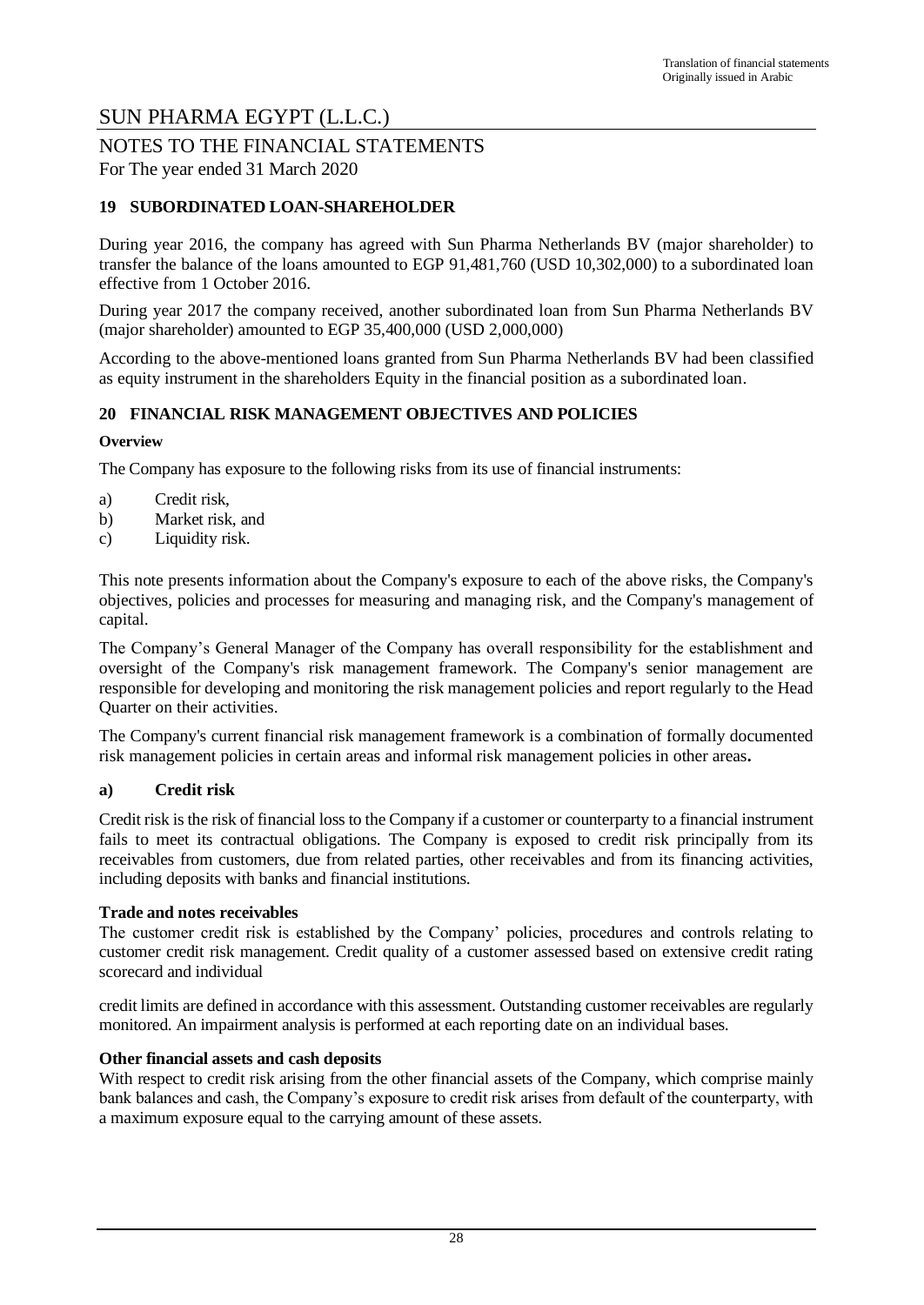NOTES TO THE FINANCIAL STATEMENTS For The year ended 31 March 2020

#### **20 FINANCIAL RISK MANAGEMENT OBJECTIVES AND POLICIES (CONTINUED)**

#### **a) Credit risk (Continued)**

Credit risk from balances with banks and financial institutions is managed by local Company's treasury supported by the Head Quarter. The Company limits its exposure to credit risk by only placing balances with international banks and local banks of good reputation. Given the profile of its bankers, management does not expect any counterparty to fail to meet its obligations.

#### **Due from related parties**

Due from related parties relates to transactions arising in the normal course of business with minimal credit risk, with a maximum exposure equal to the carrying amount of these balances.

#### **b) Market risk**

Market risk is the risk that the fair value of future cash flows of a financial instrument will fluctuate because of changes in market prices, such as currency risk and interest rate risk, which will affect the Company's income. Financial instruments affected by market risk include interest-bearing loans and borrowings and deposits. The objective of market risk management is to manage and control market risk exposures within acceptable parameters, while optimising the return. The Company does not hold or issue derivative financial instruments.

#### **Exposure to foreign currency risk**

The following tables demonstrate the sensitivity to a reasonably possible change in USD and EUR exchange rates, with all other variables held constant. The impact on the Company's profit before tax is due to changes in the value of monetary assets and liabilities. The Company's exposure to foreign currency changes for all other currencies is not material.

|            | <b>31 March 2020</b>                                          |             |                   |                                | 31 March 2019 |
|------------|---------------------------------------------------------------|-------------|-------------------|--------------------------------|---------------|
|            | <b>Effect on</b><br><b>Change</b><br>in rate<br>profit before |             | Change in<br>rate | Effect on profit<br>before tax |               |
|            |                                                               | tax         |                   | <b>EGP</b>                     |               |
| <b>USD</b> | $+10%$                                                        | (6,042,362) | $+10%$            | (5,056,019)                    |               |
|            | $-10%$                                                        | 6,042,362   | $-10%$            | 5,056,019                      |               |
| <b>EUR</b> | $+10%$                                                        | (11, 462)   | $+10%$            | (6,957)                        |               |
|            | $-10%$                                                        | 11,462      | $-10\%$           | 6,957                          |               |
| <b>GBP</b> | $+10%$                                                        |             | $+10%$            | (1, 877)                       |               |
|            | $-10%$                                                        |             | $-10%$            | 1,877                          |               |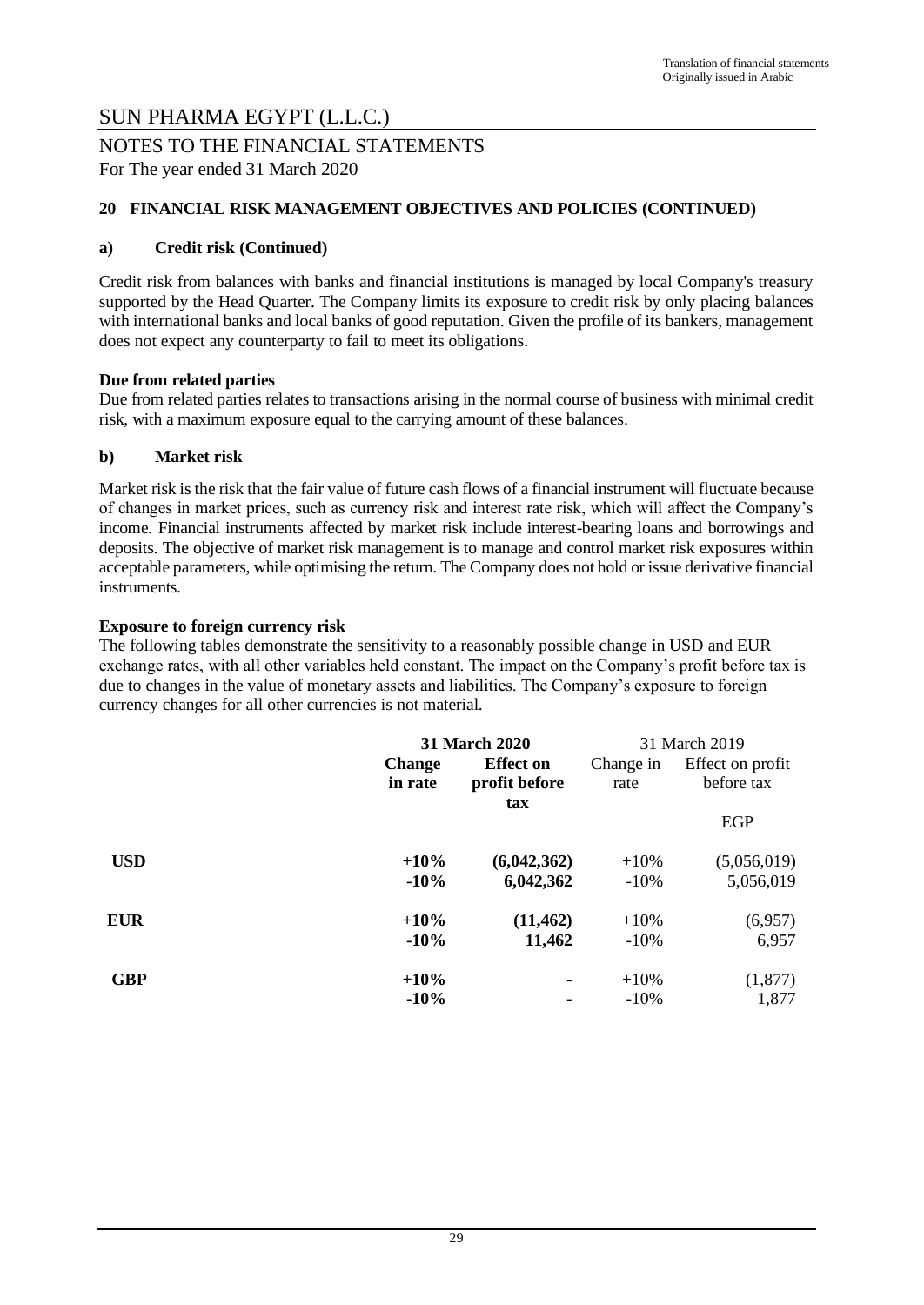### NOTES TO THE FINANCIAL STATEMENTS For The year ended 31 March 2020

#### **20 FINANCIAL RISK MANAGEMENT OBJECTIVES AND POLICIES (CONTINUED)**

#### **c) Liquidity risk**

The cash flows, funding requirements and liquidity of the Company are monitored by local Company management The cash flows, funding requirements and liquidity of the Company are monitored by local Company management supported by the headquarters The Company's objective is to maintain a balance between continuity of funding and flexibility using bank borrowings. The Company manages liquidity risk by maintaining adequate reserves and borrowing facilities, by continuously monitoring forecasted and actual cash flows and matching the maturity profiles of financial assets and liabilities.

The Company currently has sufficient cash on demand to meet expected operational expenses, including the servicing of financial obligations.

The table below summarises the maturity profile of the Company's financial liabilities based on contractual undiscounted payments.

#### **Financial liabilities**

|                                     | 31 March 2020                |                   |                   |                          |              |
|-------------------------------------|------------------------------|-------------------|-------------------|--------------------------|--------------|
|                                     | Less than 3<br><b>Months</b> | 3 to 12<br>months | $1$ to 5<br>years | Over<br>5 years          | <b>Total</b> |
| As at 31 March 2019                 |                              |                   |                   |                          |              |
| <b>Trade and other payables</b>     | 3,597,774                    |                   |                   |                          | 3,597,774    |
| <b>Provision</b>                    |                              |                   |                   | 4,069,485                | 4,069,485    |
| Accrued expense and other payable   |                              | 14,297,945        |                   |                          | 14,297,945   |
| Due to related parties              |                              | 58,931,027        |                   |                          | 58,931,027   |
| <b>Total undiscounted financial</b> | 3,597,774                    | 73,228,972        |                   | 4,069,485                | 80,896,231   |
| <b>liabilities</b>                  |                              |                   |                   |                          |              |
|                                     |                              |                   | 31 March 2019     |                          |              |
|                                     | Less than 3                  | 3 to 12           | $1$ to 5          | Over                     | Total        |
|                                     | Months                       | months            | Years             | 5 years                  |              |
| <b>As at 31 March 2018</b>          |                              |                   |                   |                          |              |
| Trade and other payables            | 1,578,996                    |                   |                   |                          | 1,578,996    |
| <b>Provision</b>                    |                              |                   | 3,143,866         |                          | 3,143,866    |
| Accrued expense and other payable   | $\overline{\phantom{a}}$     | 13,777,831        |                   | -                        | 13,777,831   |
| Due to related parties              |                              | 50,809,282        |                   | $\overline{\phantom{a}}$ | 50,809,282   |
| <b>Total undiscounted financial</b> | 1,521,205                    | 64, 587, 113      | 3,143,866         |                          | 69,309,975   |
| <b>liabilities</b>                  |                              |                   |                   |                          |              |

#### **21 FAIR VALUES OF FINANCIAL INSTRUMENTS**

Financial instruments comprise financial assets and financial liabilities.

Financial assets of the Company include cash at banks, accounts receivable, due from related parties, other receivables and other debit balances. Financial liabilities of the Company include interest-bearing loans and borrowings, accounts payable, accrued expenses and other payables, due to related parties.

The fair values of the financial assets and liabilities are not materially different from their carrying value unless stated otherwise.